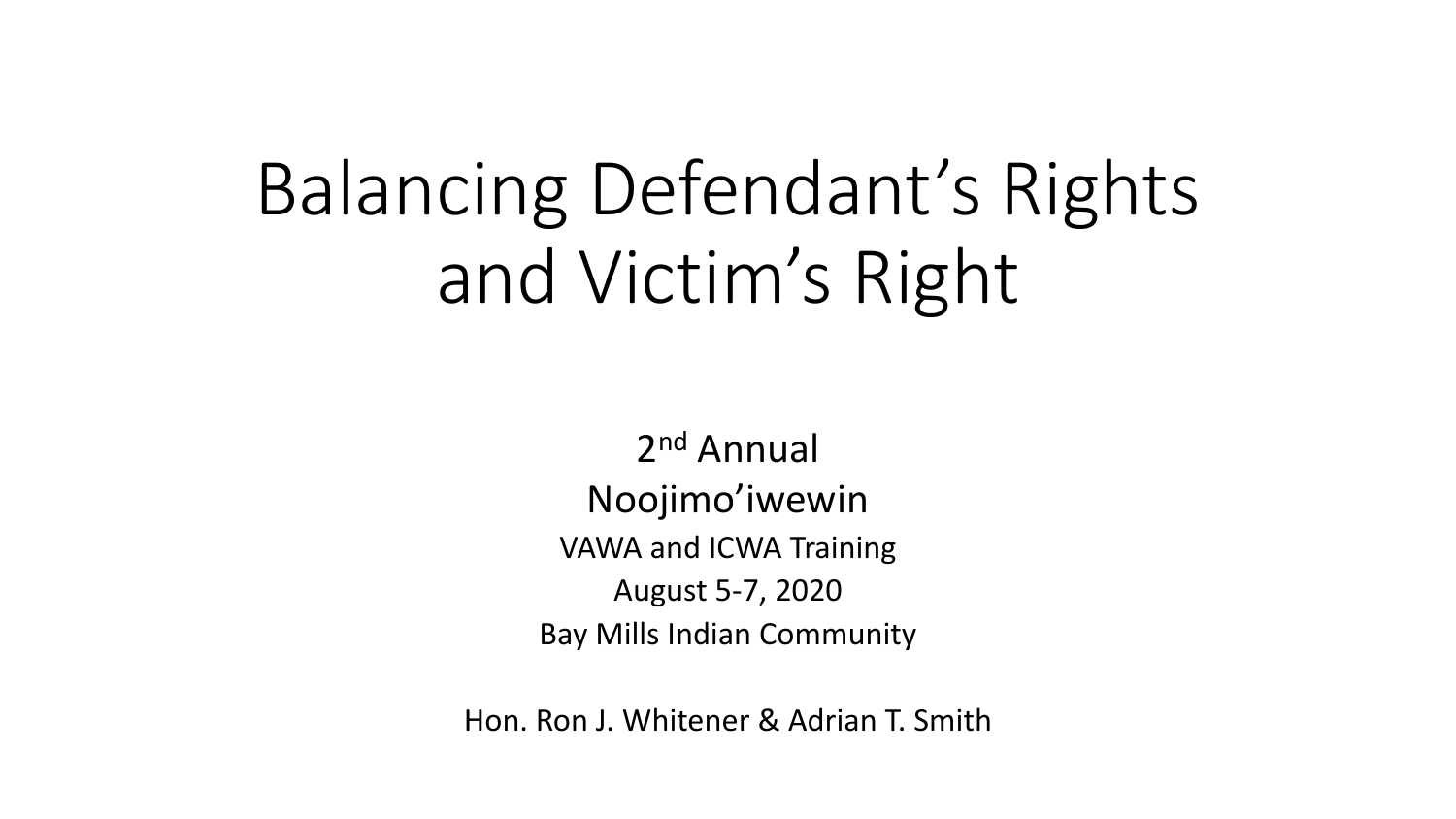**Forthcoming from AISC Publications** 



**THE INDIAN** CIVIL **RIGHTS ACT AT** FORTY

Edited by Kristen A. Carpenter, Matthew L. M. Fletcher, and Angela R. Riley

> American Indian Studies Center Email sales@aisc.ucla.edu or visit our website www.books.aisc.ucla.edu for more information.

# Overview of the ICRA – the Foundation of Defendant Rights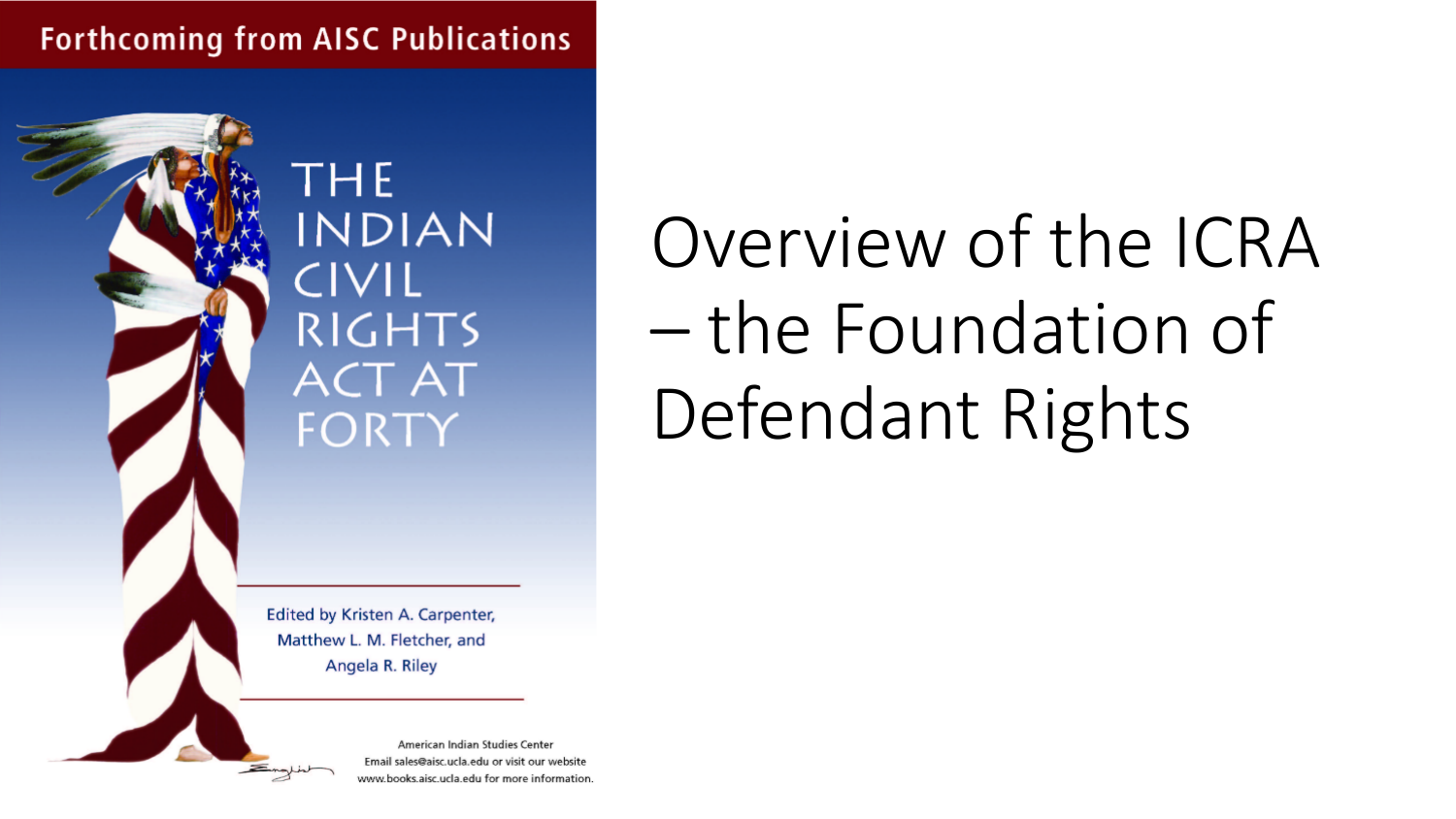

- The U.S. Constitution applies in tribal courts:
	- True
	- False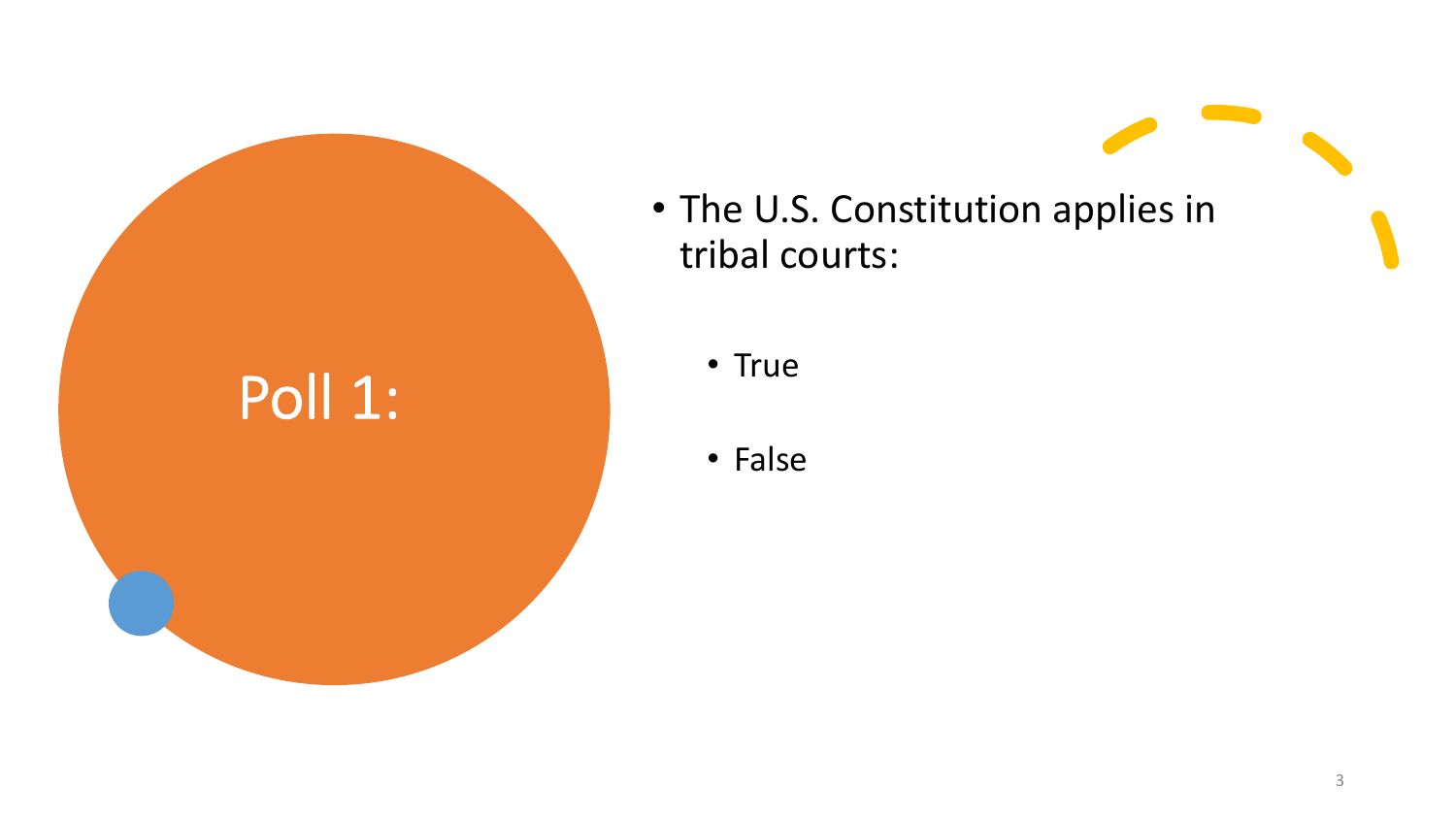**Inapplicability** of the U.S. Constitution to Tribal Governments

- Talton v. Mayes, 163 U.S. 376 (1896)
	- The United States Constitution does not apply to tribal governments
	- Federal courts do not have the authority to determine validity of tribal laws

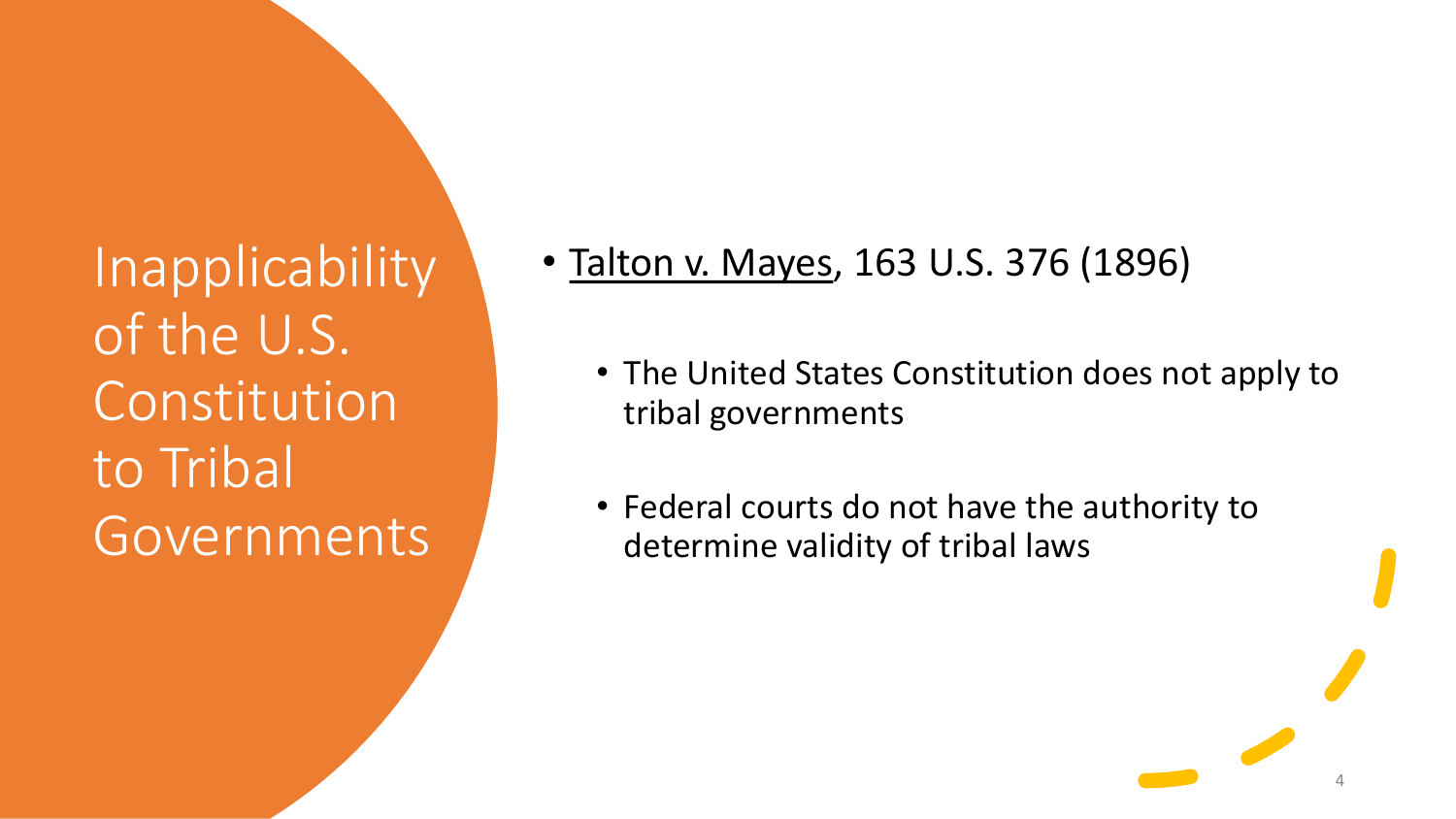## **Tribal** Sovereignty is Inherently **Tribal**

- U.S. v. Wheeler, 435 U.S. 313 (1978)
	- Tribes are independently sovereign
	- Prosecutions by federally-recognized tribes are not an exercise of federal authority
	- No double jeopardy if a criminal act is prosecuted by the tribe and state/federal governments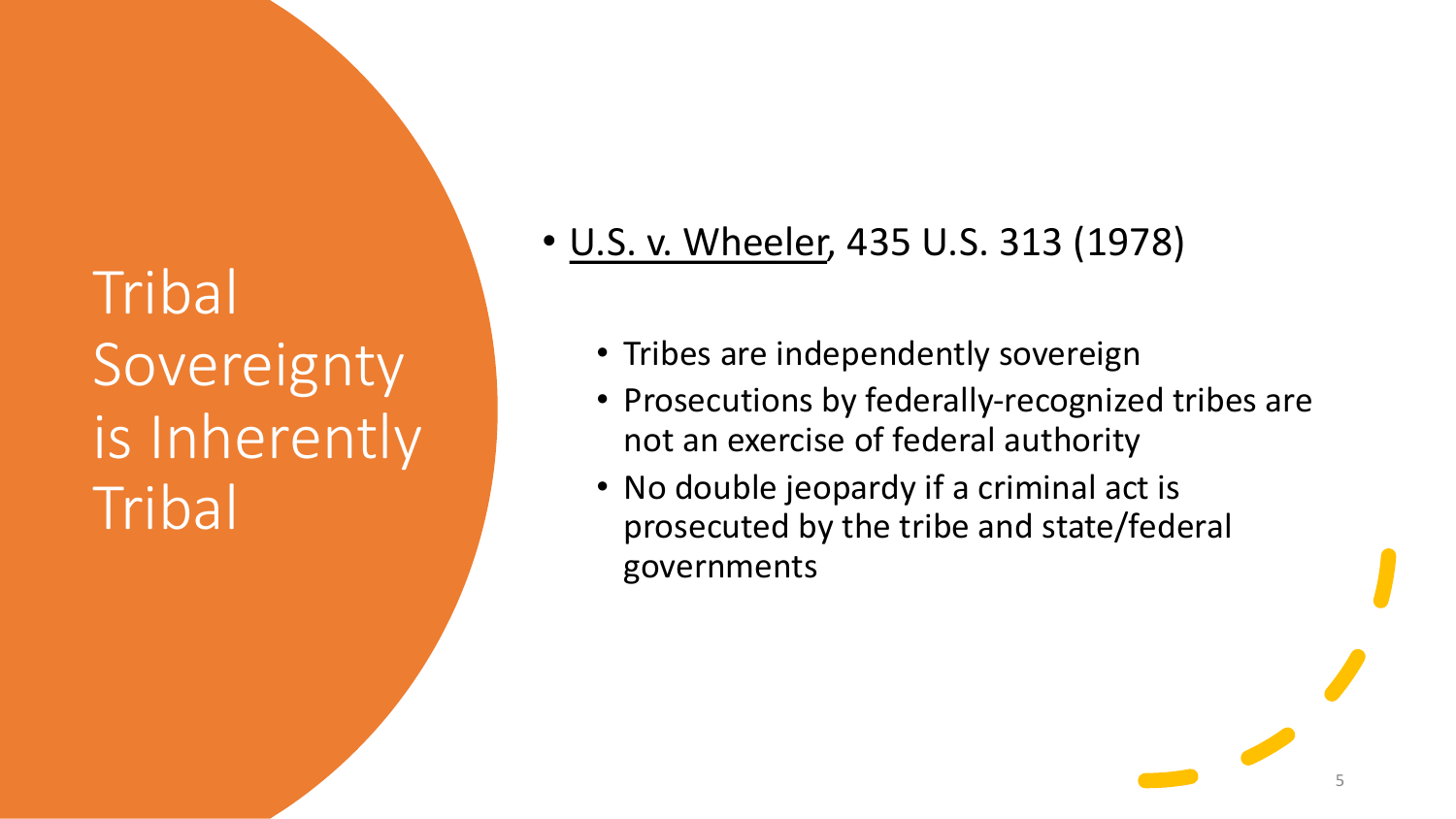The Indian Civil Rights Act (ICRA) of 1968

- Tribal governments were only limited by their internal laws and traditions
- Individuals aggrieved by tribal governments wanted rights similar to the U.S. Constitution
- Congress created a set of rights more limited than the Bill of Rights
- It also limited the ability of individuals to seek federal redress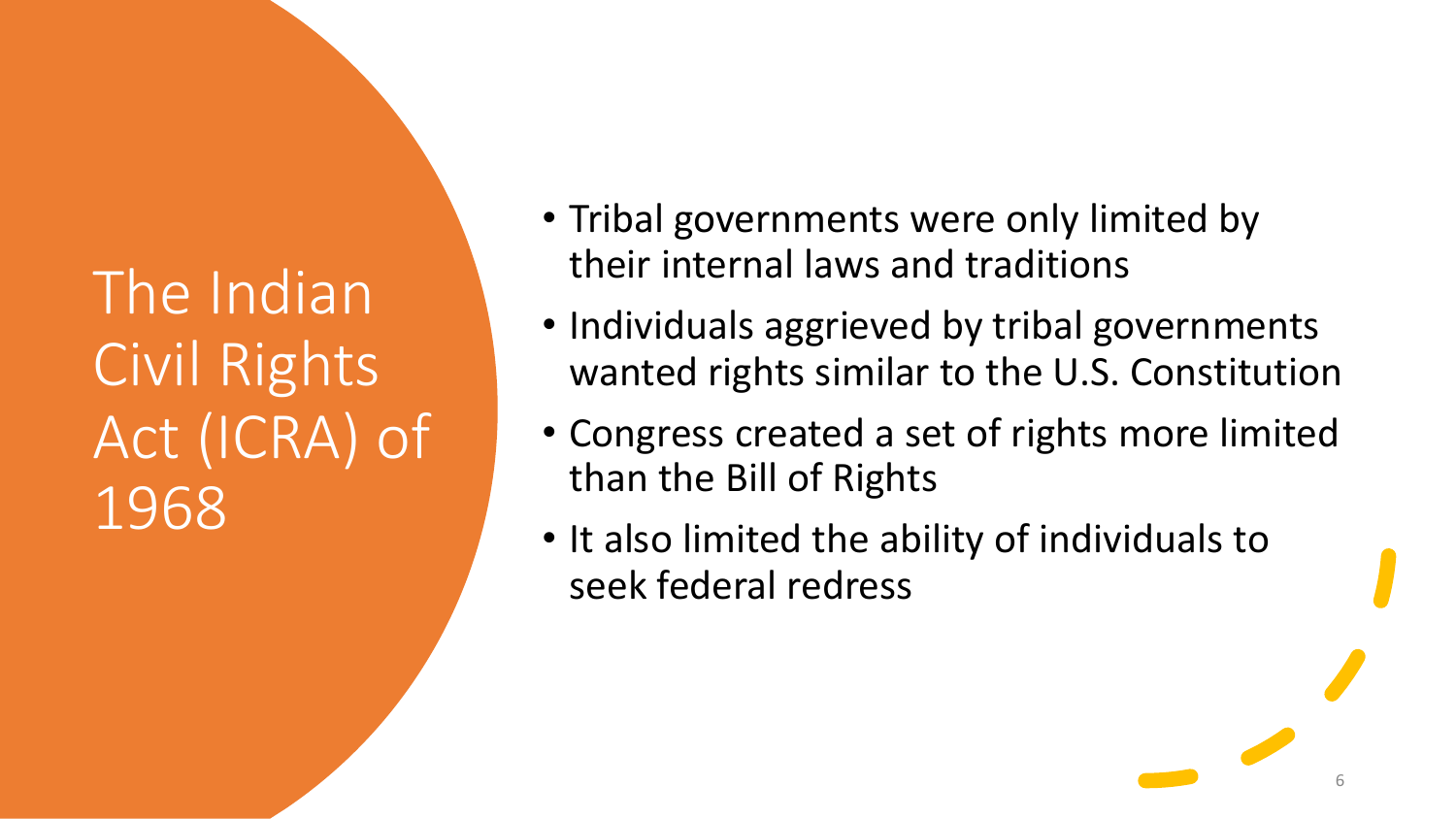Purpose of ICRA (according to United States Supreme Court)

- ICRA has competing purposes
	- To strengthen the position of individuals in relation to tribal authority
	- To promote the federal policy of furthering tribal self-government
- Tribal forums are the primary place to enforce ICRA
- Federal habeas corpus jurisdiction applies

*Santa Clara Pueblo v. Martinez,* 439 U.S. 49 (1978)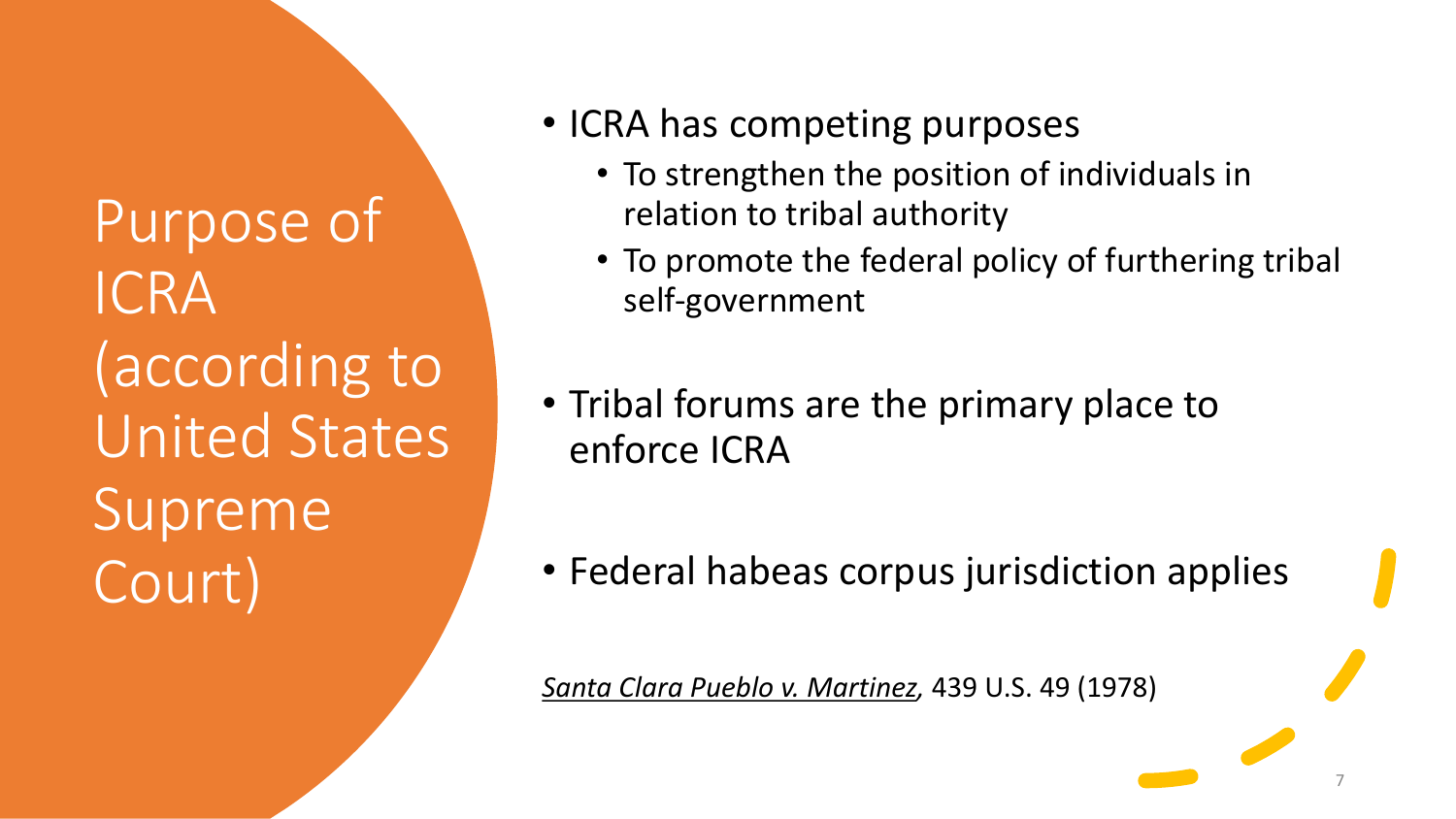## View from the Bench

- Why do we care about ICRA?
- Why do we protect a defendant's rights?
- What does this have to do with sovereignty?

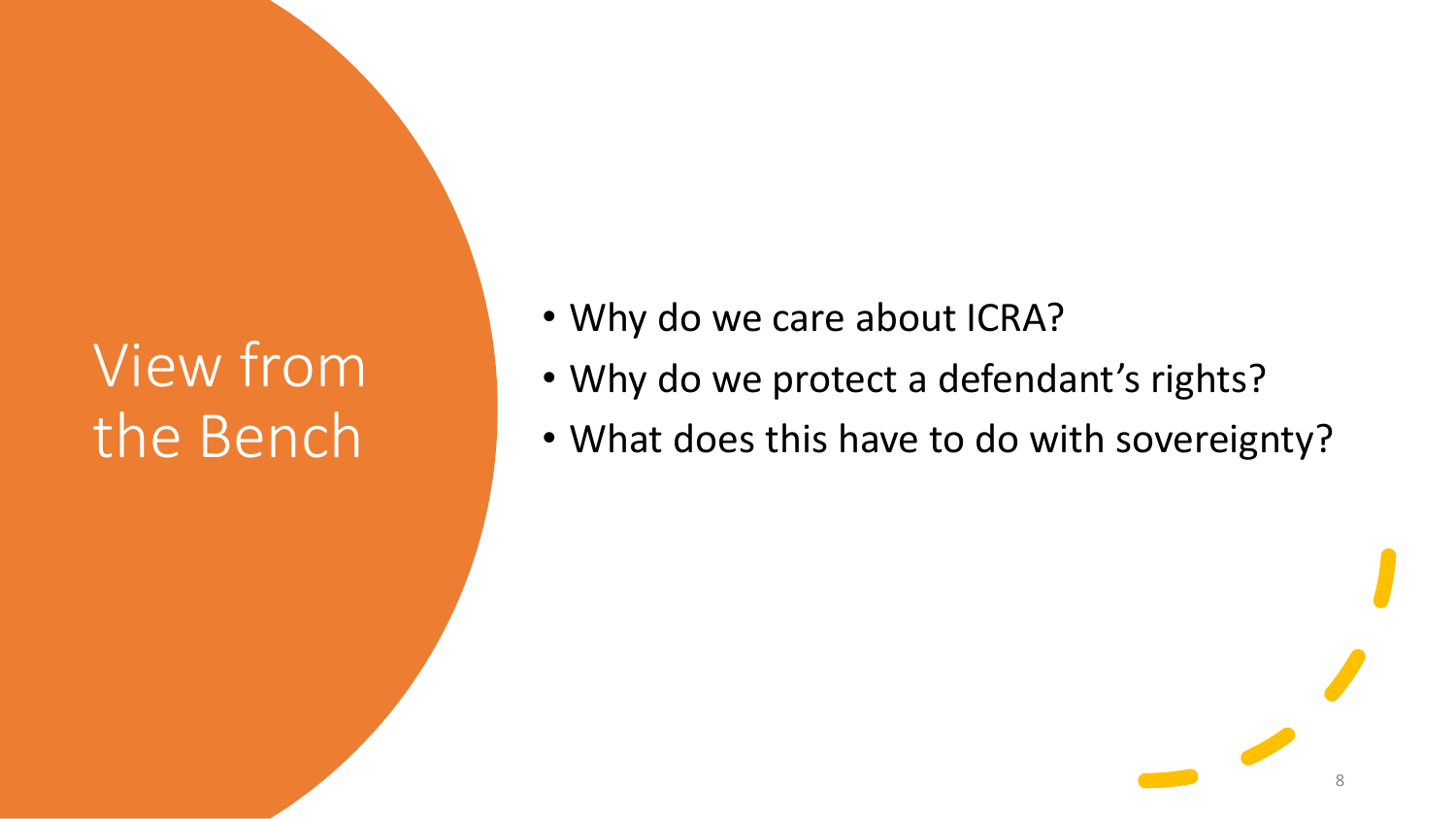The Indian Civil Rights Act (ICRA) of 1968

#### • **No double jeopardy**

- Bench Response Inquire as to likelihood of other jurisdiction charges
- Prosecution Response Make thoughtful charging decisions; be ready to argue the "mutually exclusive elements" in overlapping charges
- Law Enforcement Response Provide thorough investigations and keep Prosecution apprised of gaps in evidence and/or additional investigations

### • **No forced self-incrimination**

- Bench Response Vigilance can be important during hearings and trials with with unrepresented **Defendants**
- Prosecution Response Avoid improper questioning
- Law Enforcement Response Advise Defendant of their rights; Cease questioning when a defendant claims their right to be silent or requests an attorney; Use proper interrogation techniques; Stay up to date on training

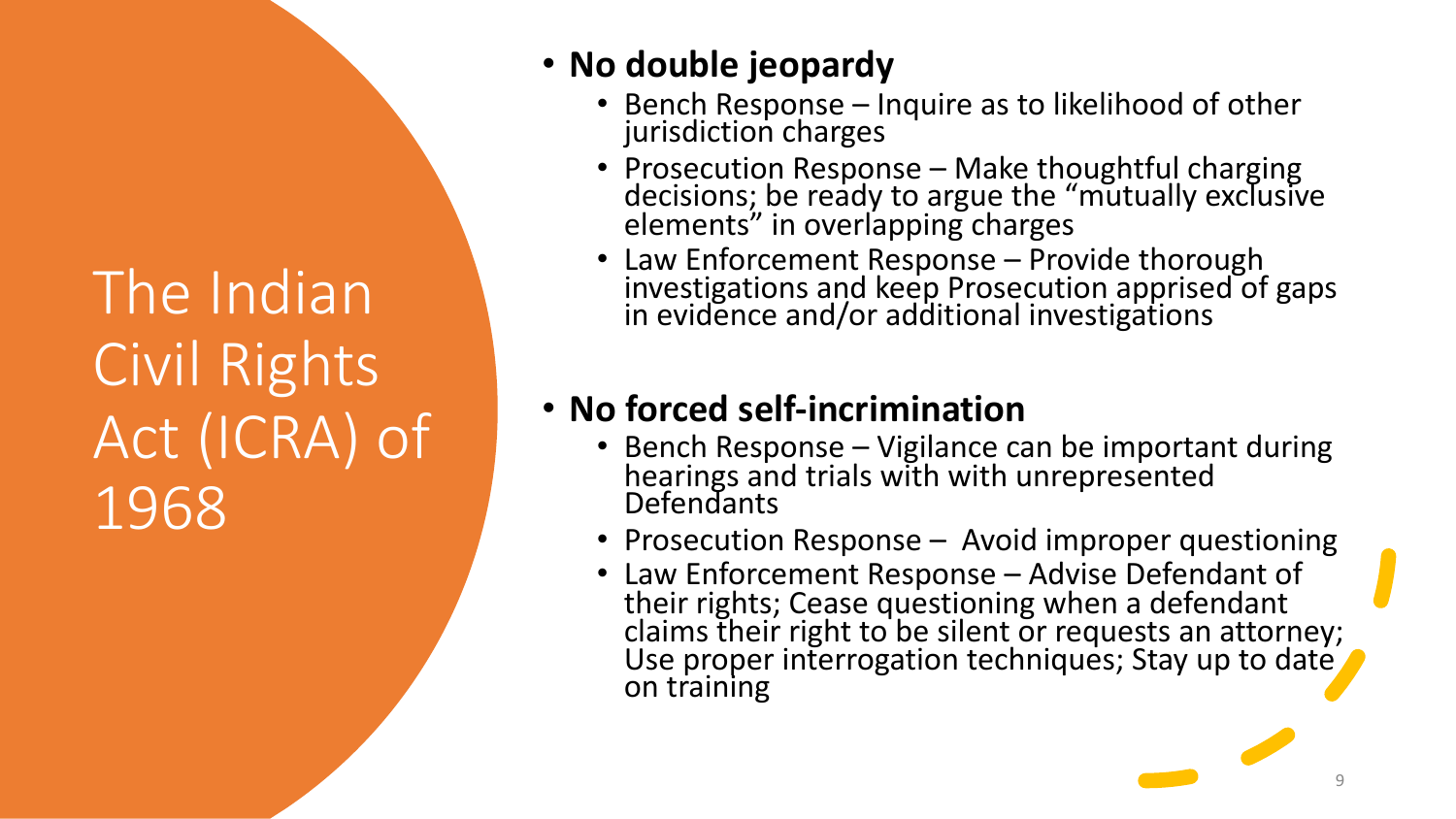The Indian Civil Rights Act (ICRA) of 1968

- **Right to a speedy trial, to be informed of charges, confrontation, subpoenas, assistance of an attorney at own expense**
	- Bench Response Minimize continuances; provide case schedule order; provide an advisement of rights; explain and moderate examinations; make time for necessary colloquies
	- Prosecution Response Minimize continuances; ensure charging documents are clear; follow (or, if necessary, create) subpoena procedures; provide timely discovery
	- Law Enforcement Response Work with prosecution to provide timely discovery; create clear system for service of process; clearly document all police work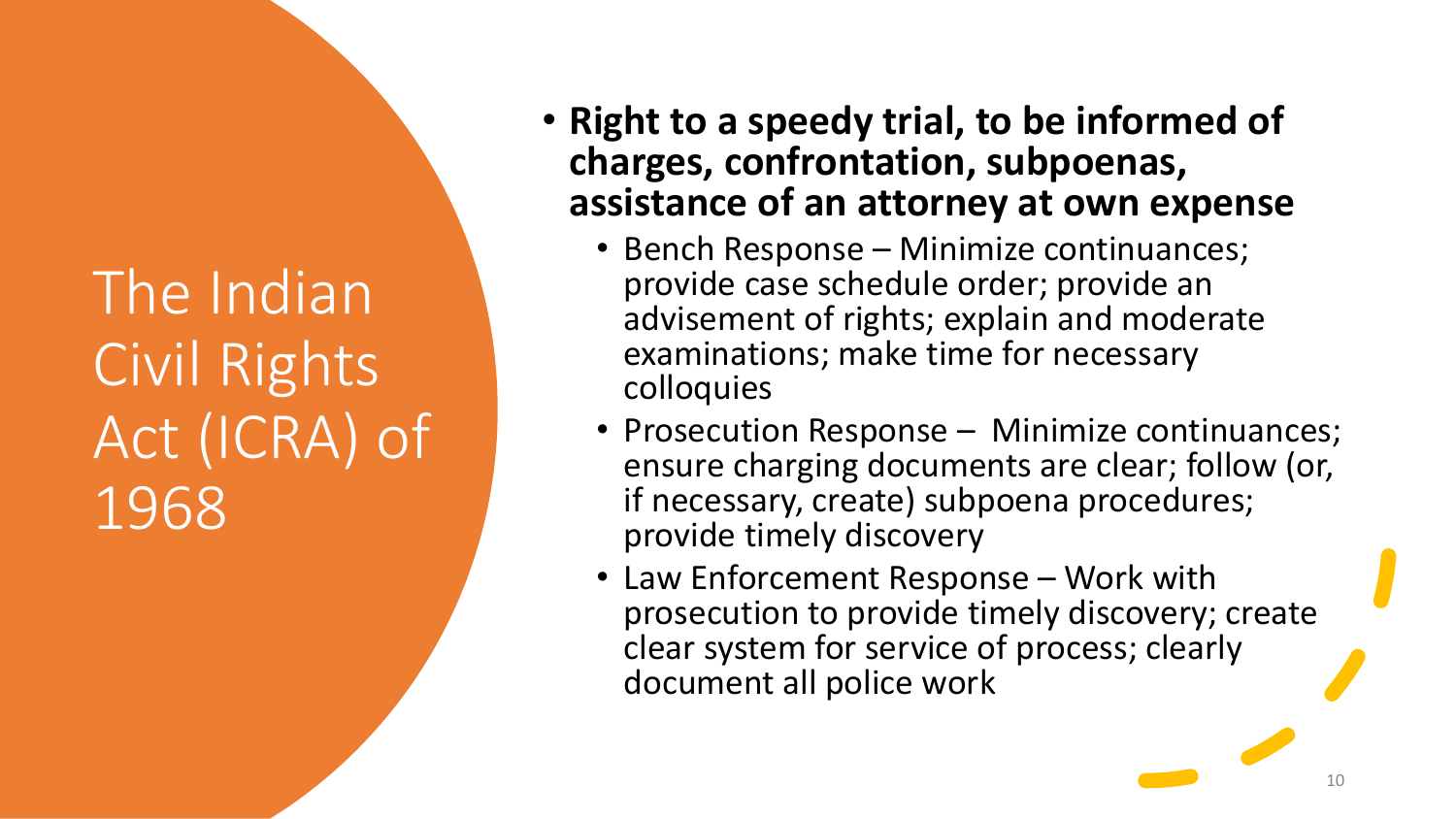Indian Civil Rights Act (ICRA) of 1968…

#### • **No excessive bail, fines, cruel and unusual punishments**

- Bench Response Consider the use of sentencing guidelines and bail schedules
- Prosecution Response Consider the use of sentencing guidelines and bail schedules or inter-<br>office policies
- Law Enforcement Response Have consistent policies for jailing and releasing individuals

#### • **Limits on who can be prosecuted, imprisonment and fine amounts**

- Bench Response Familiarity with ICRA; remind<br>defendants of their right to appeal/ensuring an appellate system of review
- Prosecution Response Make sure you understand federal recognition and who is members. (stories!)
- Law Enforcement Response Work closely with prosecution on issues related to jurisdiction, and charging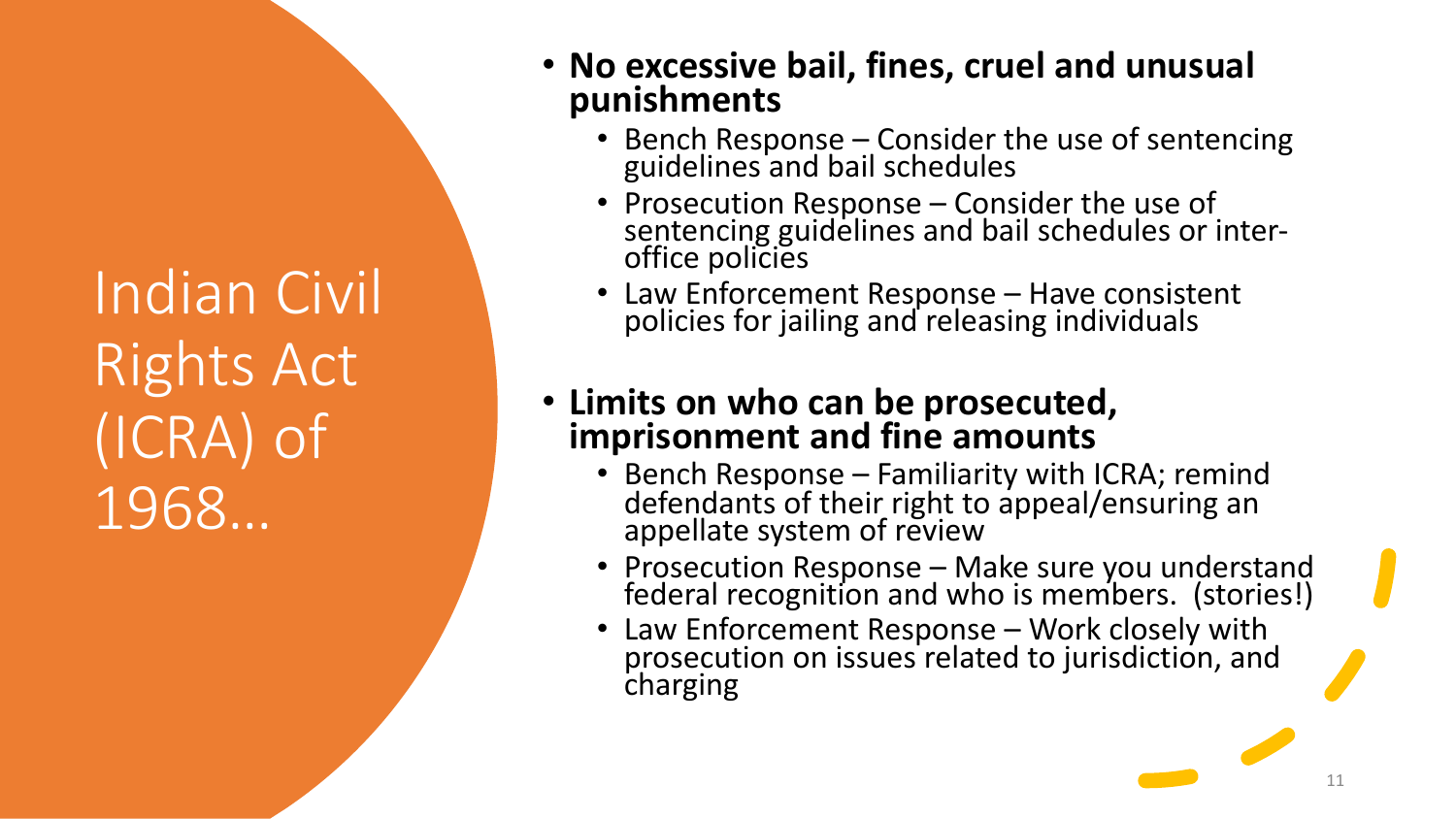The Indian Civil Rights Act (ICRA) of 1968

### • **No unreasonable search and seizure**

- Bench Response Be available for warrants; Provide clear, consistent, and reasoned rulings
- Prosecution Response Provide regular training to law enforcement about search and seizure standards (and consequences)
- Law Enforcement Response Have a strong process for obtaining warrants; understand any standards for warrantless search; consider what consent looks like; have a strong relationship with prosecution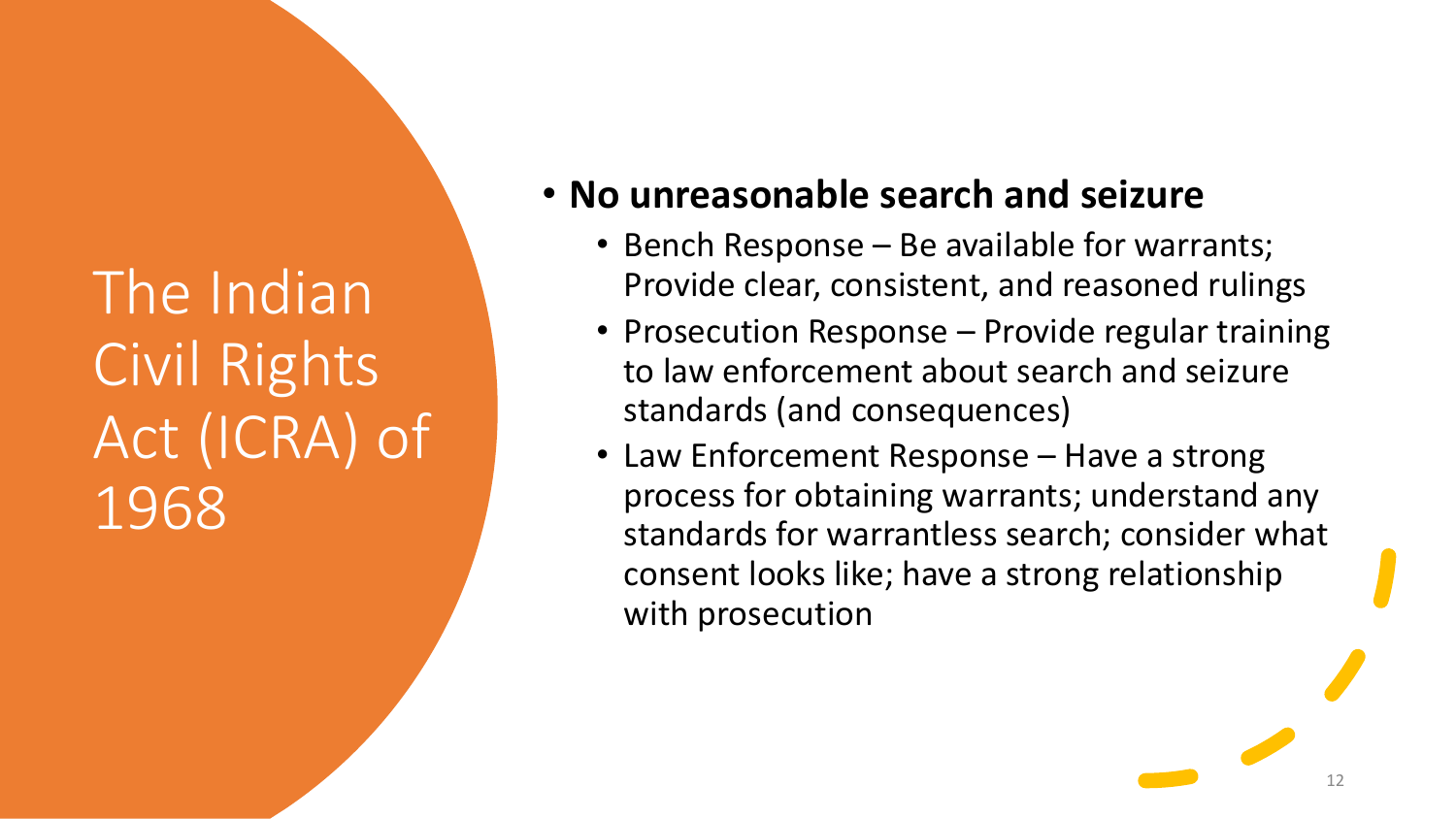Indian Civil Rights Act (ICRA) of 1968…

#### • **Jury of at least 6 in all criminal trials**

- Bench Response Have clear jury selection procedures; have clear jury instructions; have location to sequester jury
- Prosecution Response Have policies and parameters for plea negotiations; Have policies for jury trials (how much experience is necessary, when to have a second chair, etc.)
- Law Enforcement Response Provide training on how to testify and LE role in court
- **Freedom of bills of attainder or ex post facto laws**
	- Bench Response Vigilance for the issue; participate in tribal code changes
	- Prosecution Response Thoughtful charging; participate in tribal code changes
	- Law Enforcement Response Be familiar with code changes regarding crimes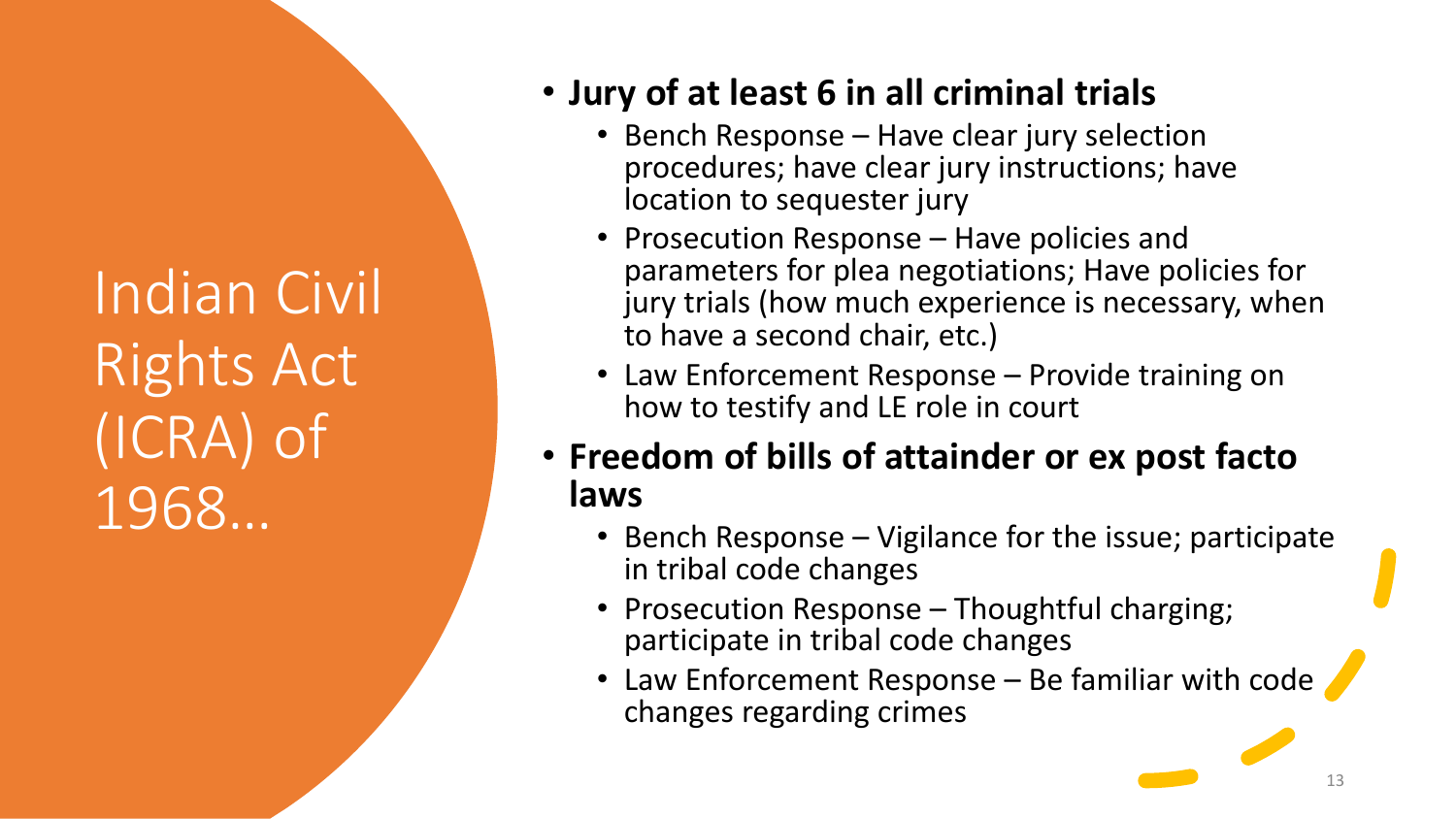**Differences** Between ICRA and Constitution

- **No right to publicly-appointed counsel in criminal cases with less than risk of 1 year of imprisonment**
	- It's worth the money
- No ability to sue the tribal government in federal court to enforce the ICRA
- No waiver of sovereign immunity of tribes to sue in tribal courts to enforce the ICRA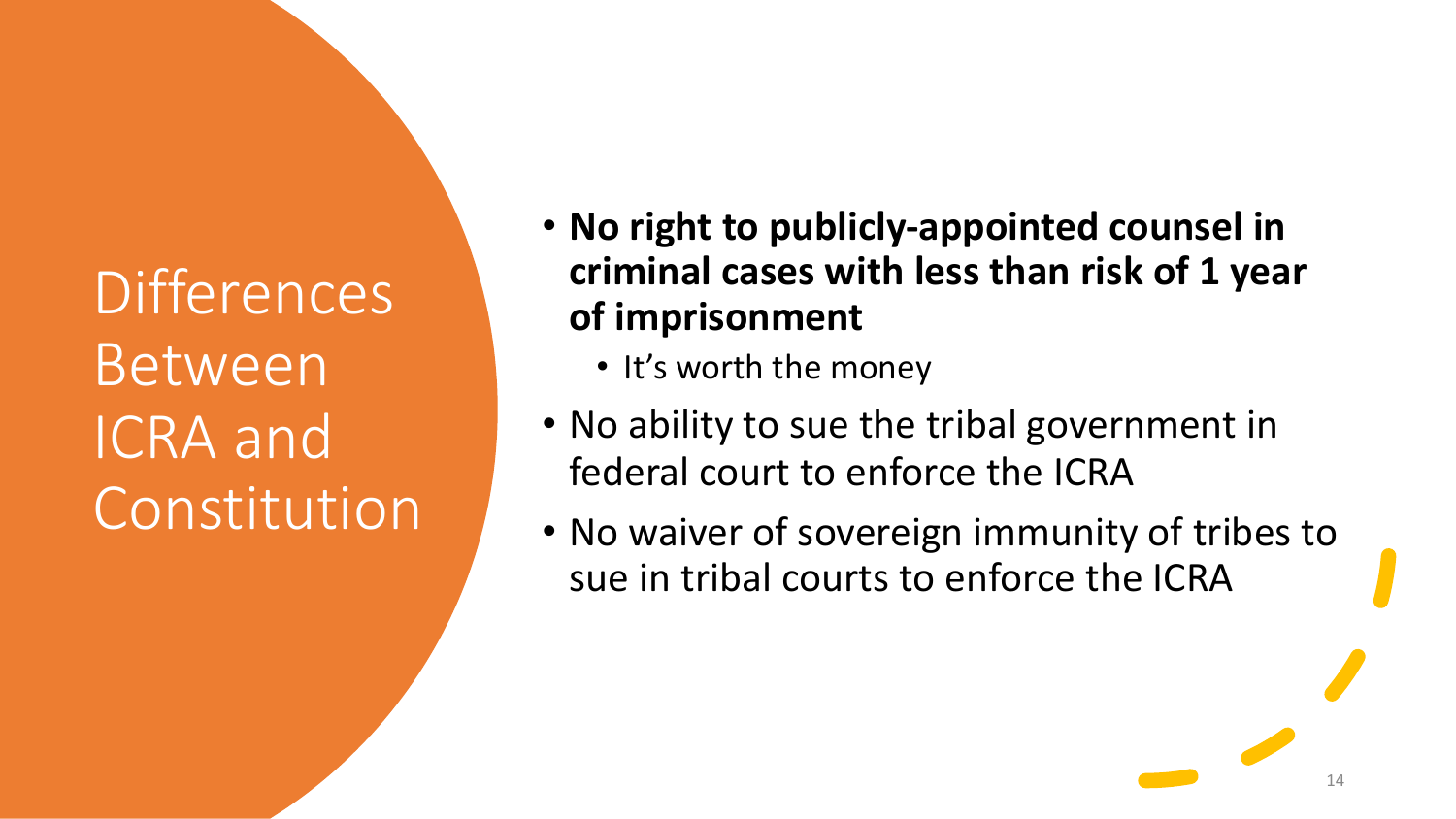- Habeas Standards Generally
	- Santa Clara Pueblo v. Martinez, 436 U.S. 49 (1978)- Only federal review of ICRA is through habeas corpus
	- Scudero v. Moran, 230 F.Supp.3d 980 (D.Alaska 2017)- Expansive use of habeas in ICRA setting
	- Coriz v. Rodriguez, 347 F.Supp.3d 707 (D.N.M. 2018); Valenzuela v. Silversmith, 699 F.3d 1199 (10th Cir. 2012); Alvarez v. Lopez, 835 F.3d 1024 (9th Cir. 2016)- Exhaustion standard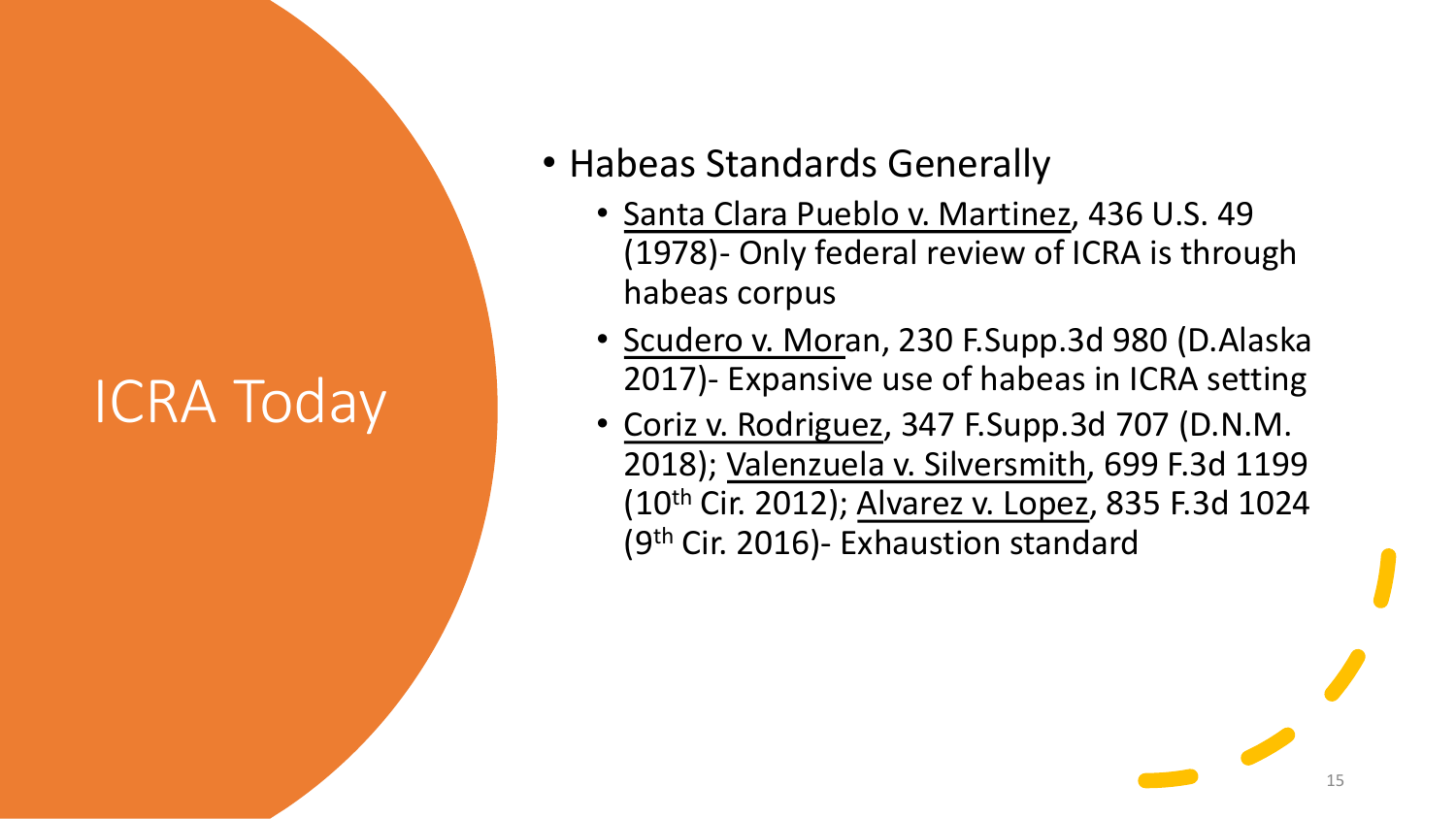### • Indian Status

- United States v. Antelope, 430 U.S. 641 (1977)- Federal prosecution of Indians under Major Crimes Act not based on impermissible racial classifications
- United States v. Keys, 103 F.3d 758 (9<sup>th</sup> Cir. 1996) "Indian" status 2-prong test: 1) Indian blood; 2) Tribal recognition of Indian status
- Eagle v. Yerington Paiute, 603 F.3d 1161 (9th Cir. 2010)- Federal prosecutions under MCA must prove Indian status as an essential element/beyond a reasonable doubt

### • Habeas Due Process

- Alvarez v. Lopez, 835 F.3d 1024 (9th Cir. 2016)- Habeas available where tribal form informed defendant of right to jury trial, but no explanation of how to invoke, no counsel, no tribal effort to ensure defendant knew of the right
- Randall v. Yakama Nation Tribal Court, 841 F.2d 897 (9th Cir. 1988)- Habeas available for petitioner where tribal court dismissed an appeal as untimely when court failed to rule on motion to waive appeal fee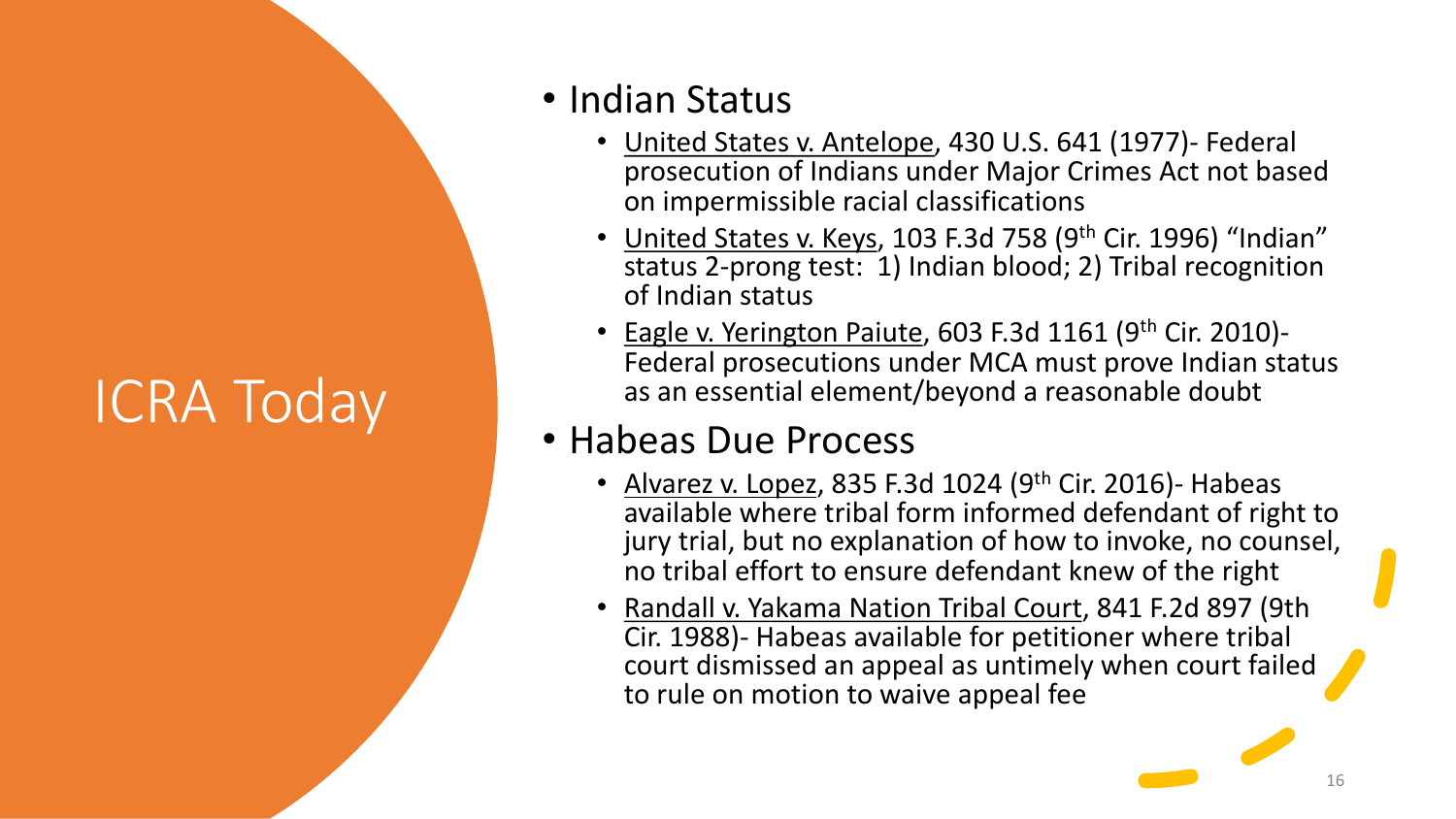- Search and Seizure
	- United States v. Cooley, 919 F.3d 1135 (9<sup>th</sup> Cir. 2019)-<br>Exclusionary rule in federal court applies to evidence obtained in violation of the ICRA
		- Tribal officers may detain non-Indians for purpose of<br>determining Indian status, and may hold until custody by state or federal officers
		- Tribal officers may not search non-Indians who they do not have criminal jurisdiction over

### • Right to Counsel

- United States v. Bryant, 589 U.S. 136 S.Ct. 1954 (2016) Federal courts may use uncounseled tribal court convictions as predicate offenses for purposes of the federal habitual DV offender's criminal laws
- United States v. Long, 870 F.3d 741 (8<sup>th</sup> Cir. 2017)representation by appointed lay advocate in tribal court was sufficient to allow conviction as a predicate offense to possess firearm
- United States v. Bundy, 966 F.Supp.3d 1175 (D.N.M. 2013)- Use of tribal conviction where judge did not make a knowing and voluntary colloquy with defendant could not be used as a federal predicate crime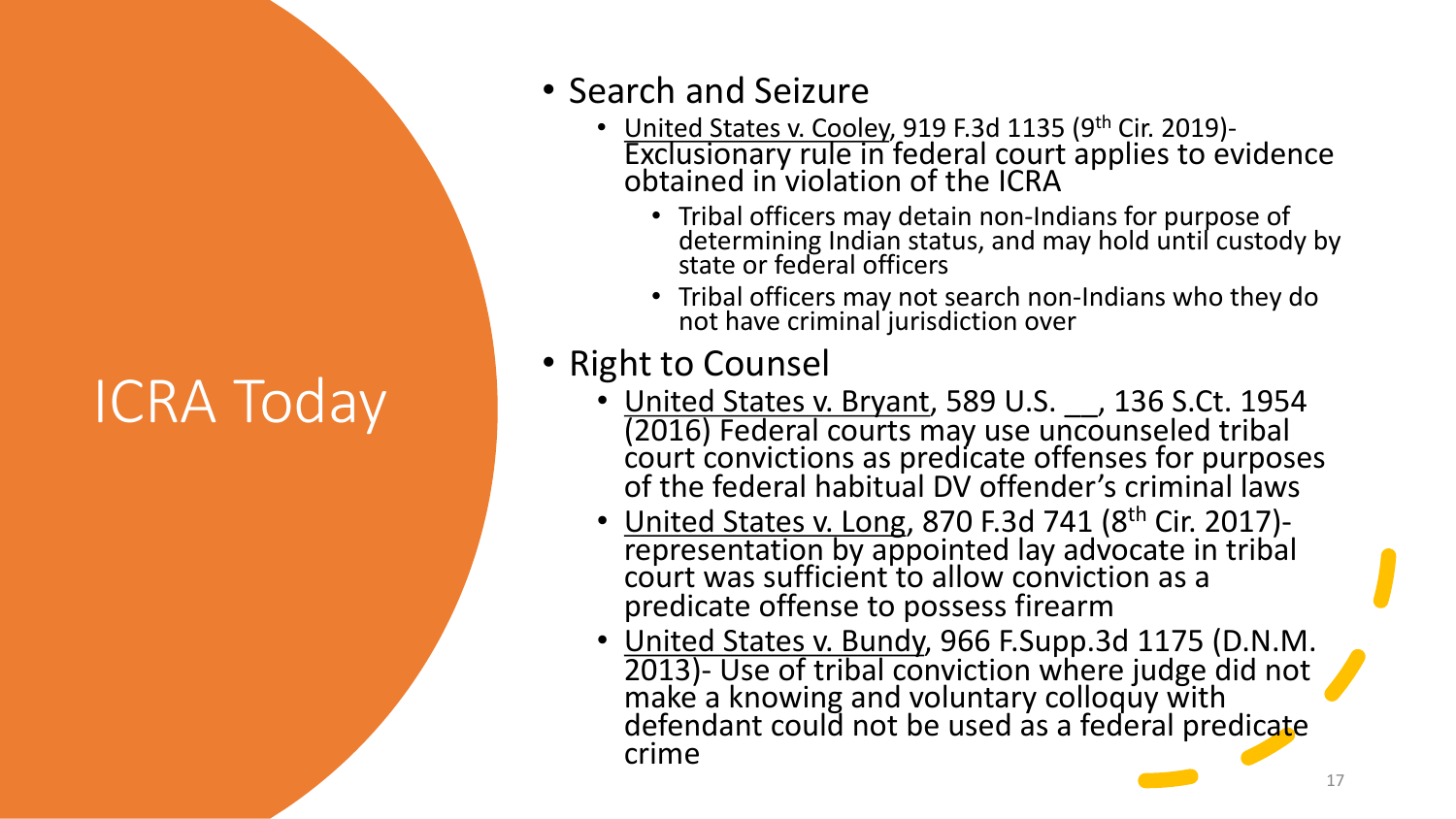- Tribal Law and Order Act Enhanced Sentencing
- Violence Against Women Act Reauthorization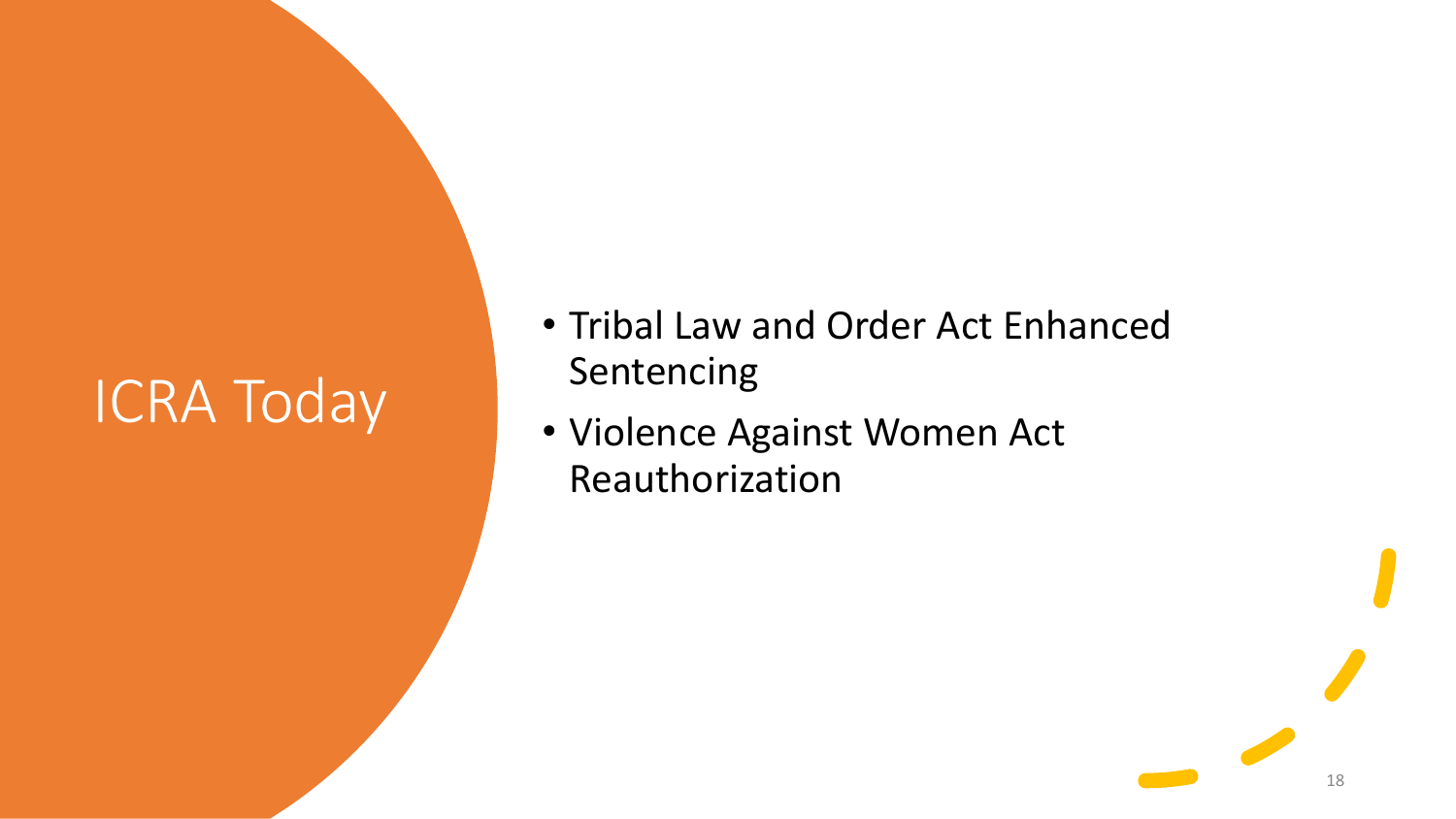# Overview of Federal Crime Victim's Rights Act—A framework for victim's rights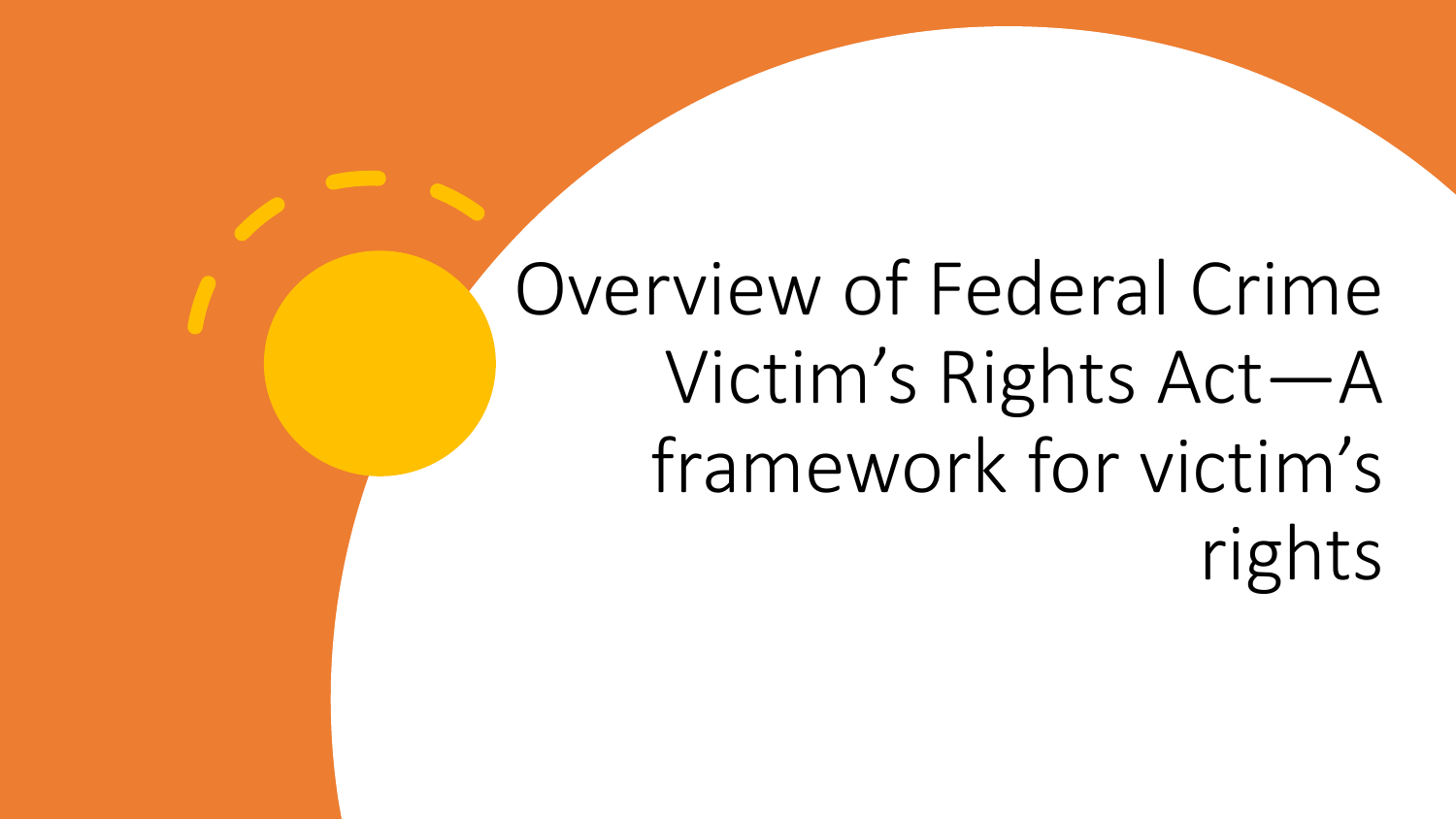# Poll 2

In criminal cases, the prosecution represents the victim:

- True
- False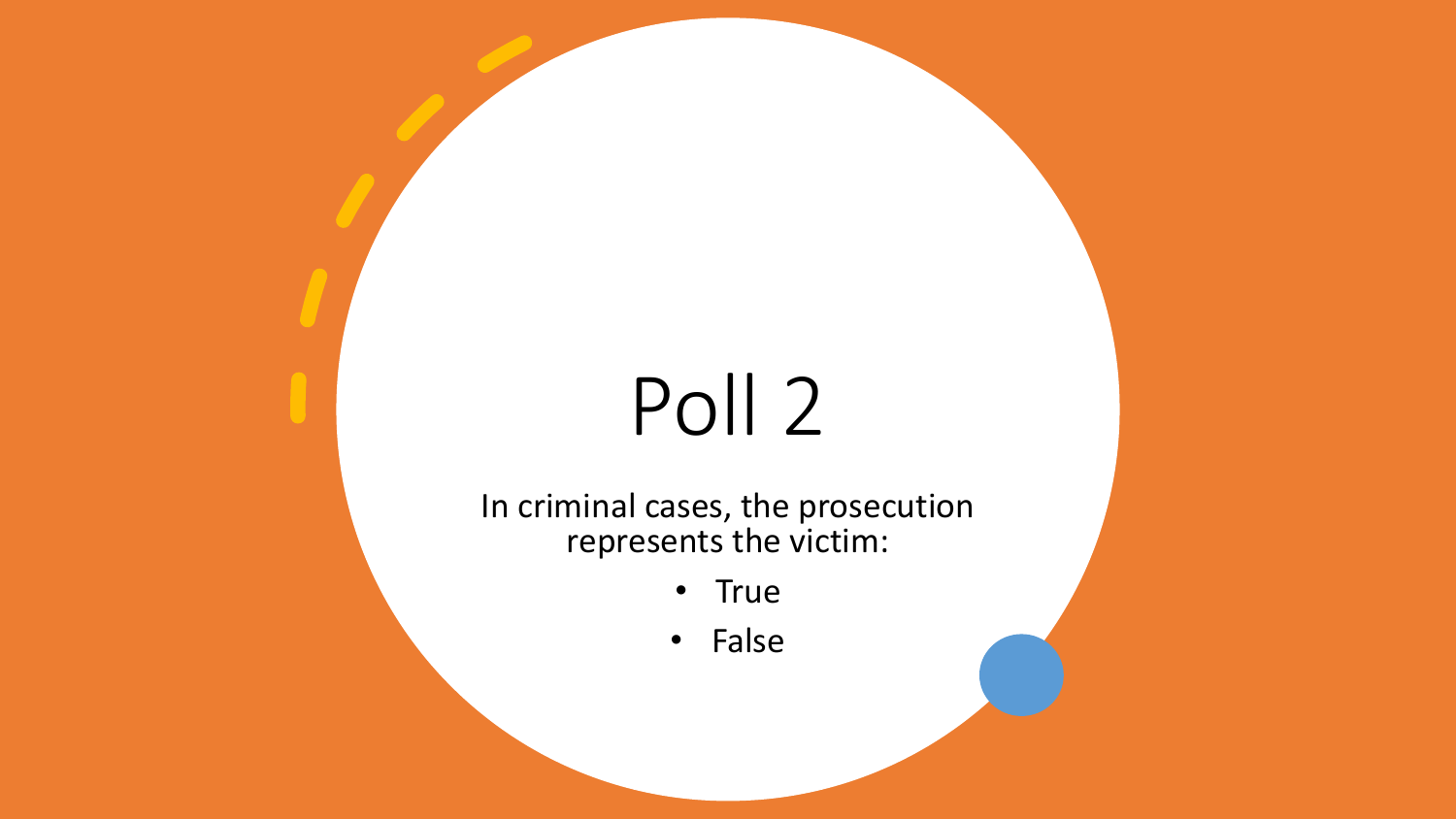- Right to be reasonably protected from the accused
	- Bench Response Make sure that no-contact orders are almost automatic
	- Bench Response Look at courthouse layout to allow separation
	- Prosecution Response Look at ease of protection order processes
	- Law Enforcement Response Look at filed protection orders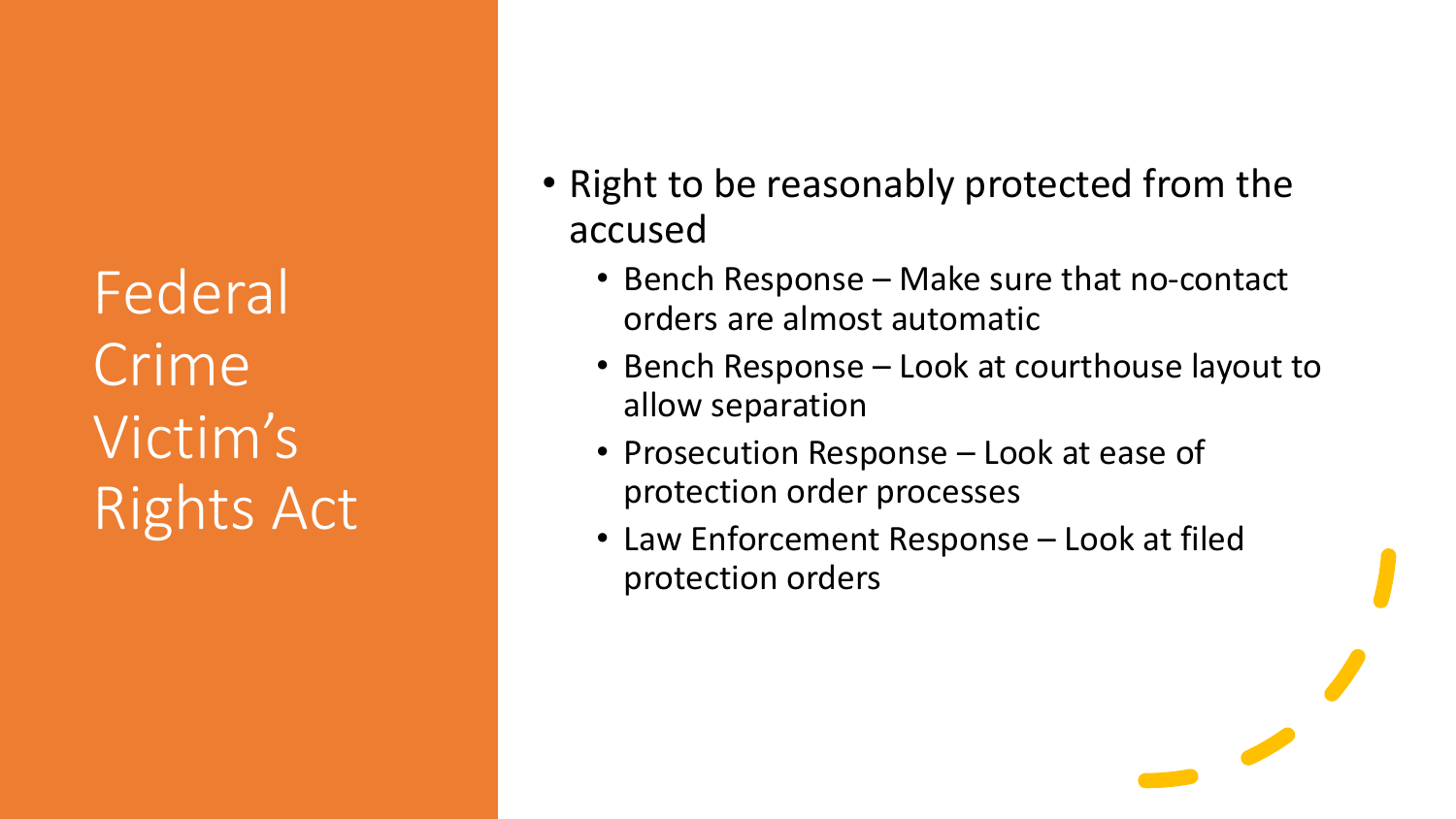- Right to reasonable, accurate, and timely notice of any public court proceeding, or parole proceeding, involving the crime or of any release or escape of the accused
	- Bench Response Add process to provide notice of all hearings to victims
	- Prosecution Response Facilitate notice to victims and coordinate safety measures
	- Law Enforcement Response Provide safety measures to victims prior, during and after court hearings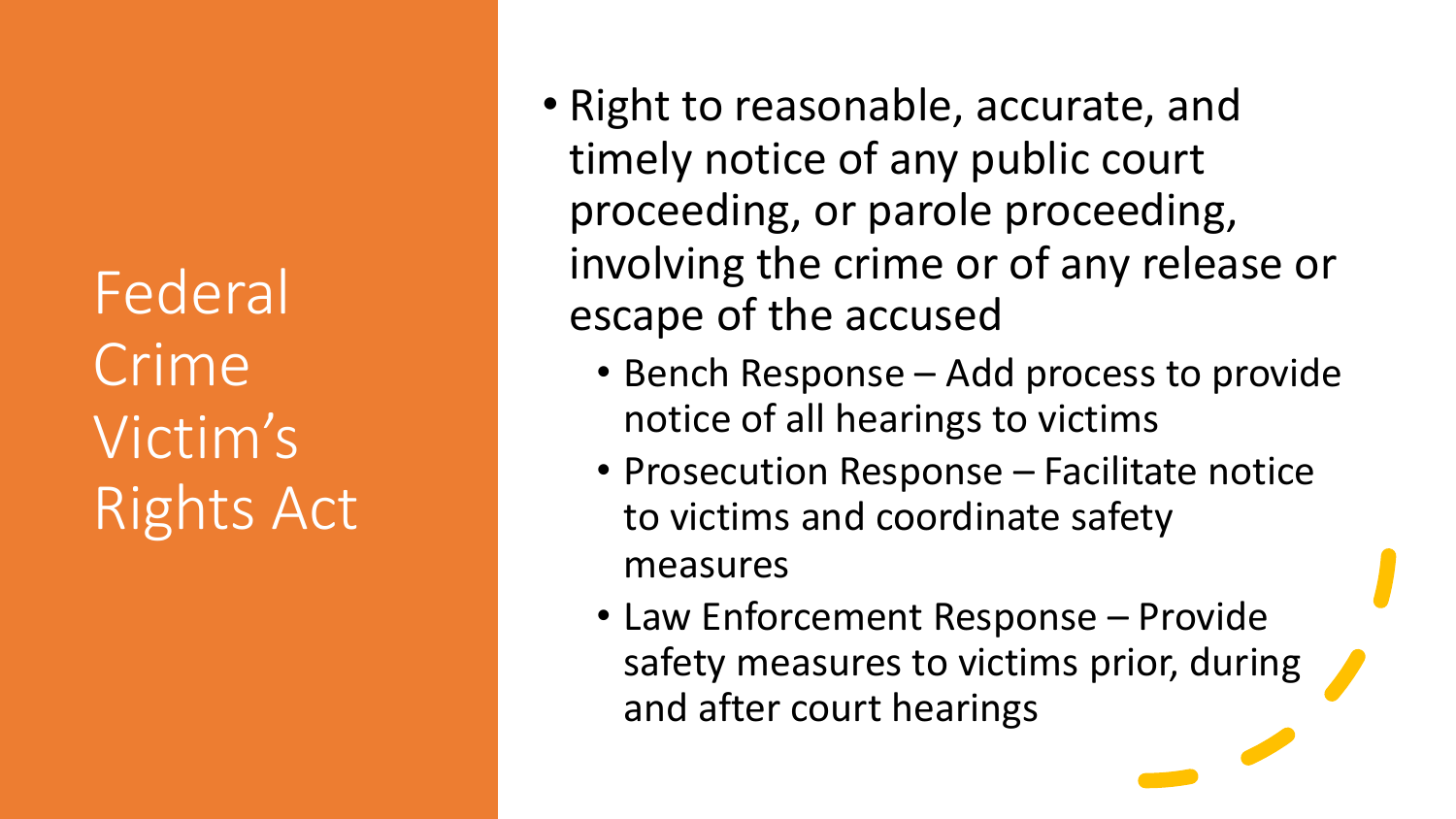- The right not to be excluded from any such public court proceeding, unless the court, after receiving clear and convincing evidence, determines that testimony by the victim would be materially altered if the victim heard other testimony at that proceeding
	- Bench Response Add to bench processes
	- Prosecution Response Be prepared to argue to support victim presence in hearings
	- Law Enforcement Response Provide safety for victims who are excluded from the courtroom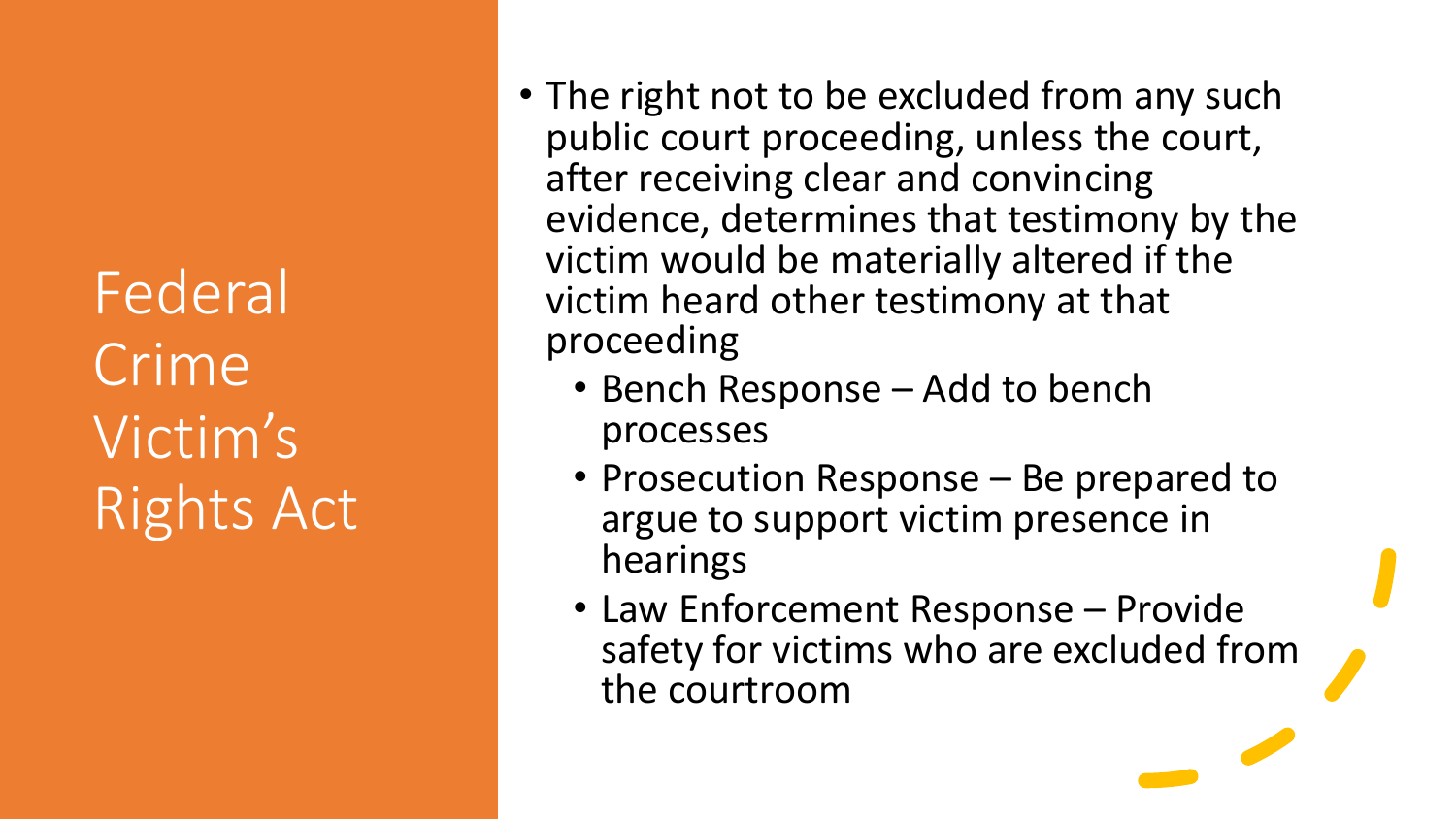- The right to be reasonably heard at any public proceeding in the district court involving release, plea, sentencing, or any parole proceeding
	- Bench Response Add to bench processes
	- Prosecution Response Request victim statement to the Court
	- Law Enforcement Response Provide visible safety for victims who speak to the Court in the presence of the accused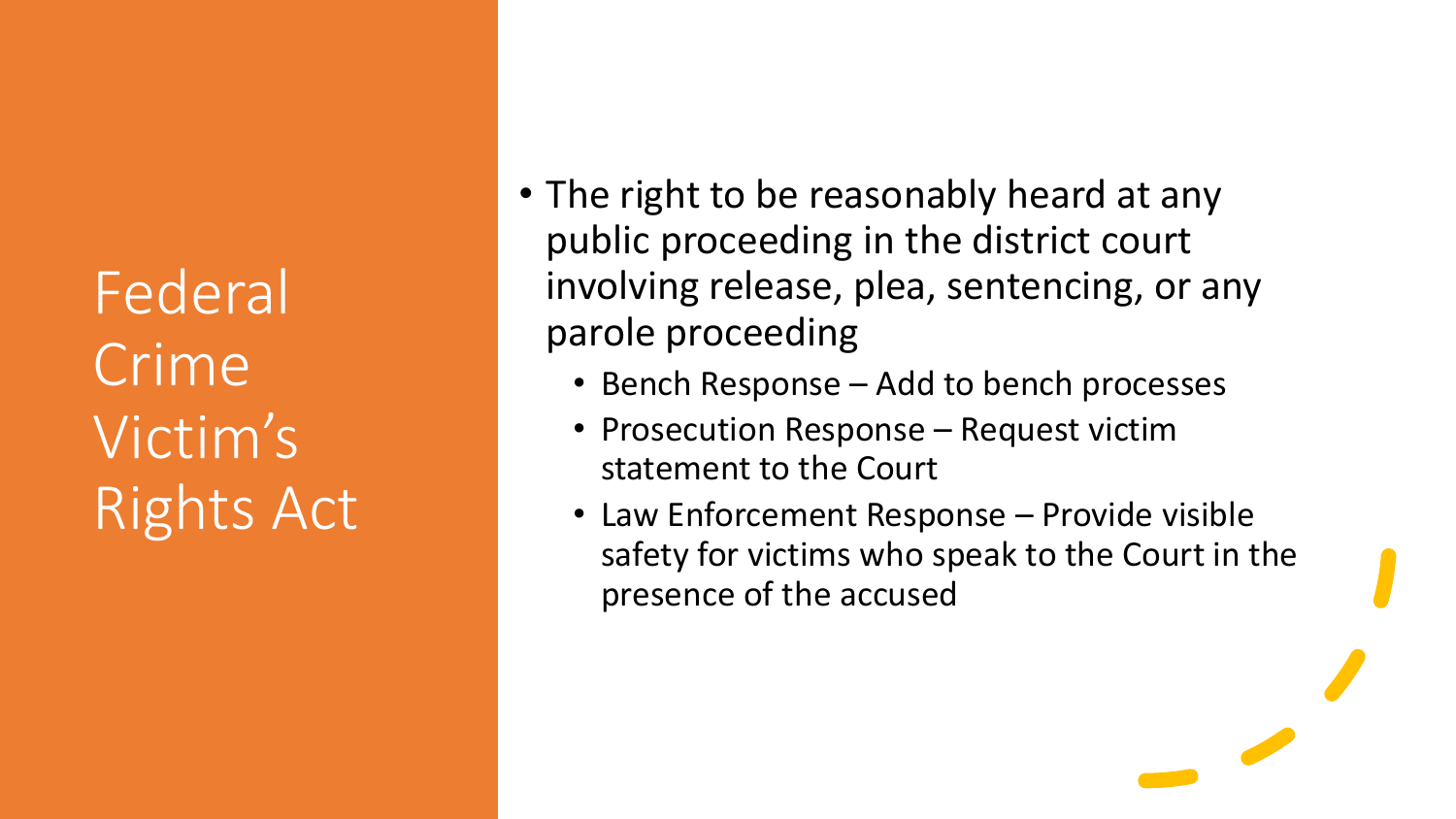- The reasonable right to confer with the attorney for the Government in the case
	- Bench Response Allow recesses to allow prosecution consultation with victims
	- Prosecution Response Confer with victims prior to the hearings; Intro letter explaining processes/rights; coordination with Victim Advocate
	- Law Enforcement Response Provide visible safety for victims during recesses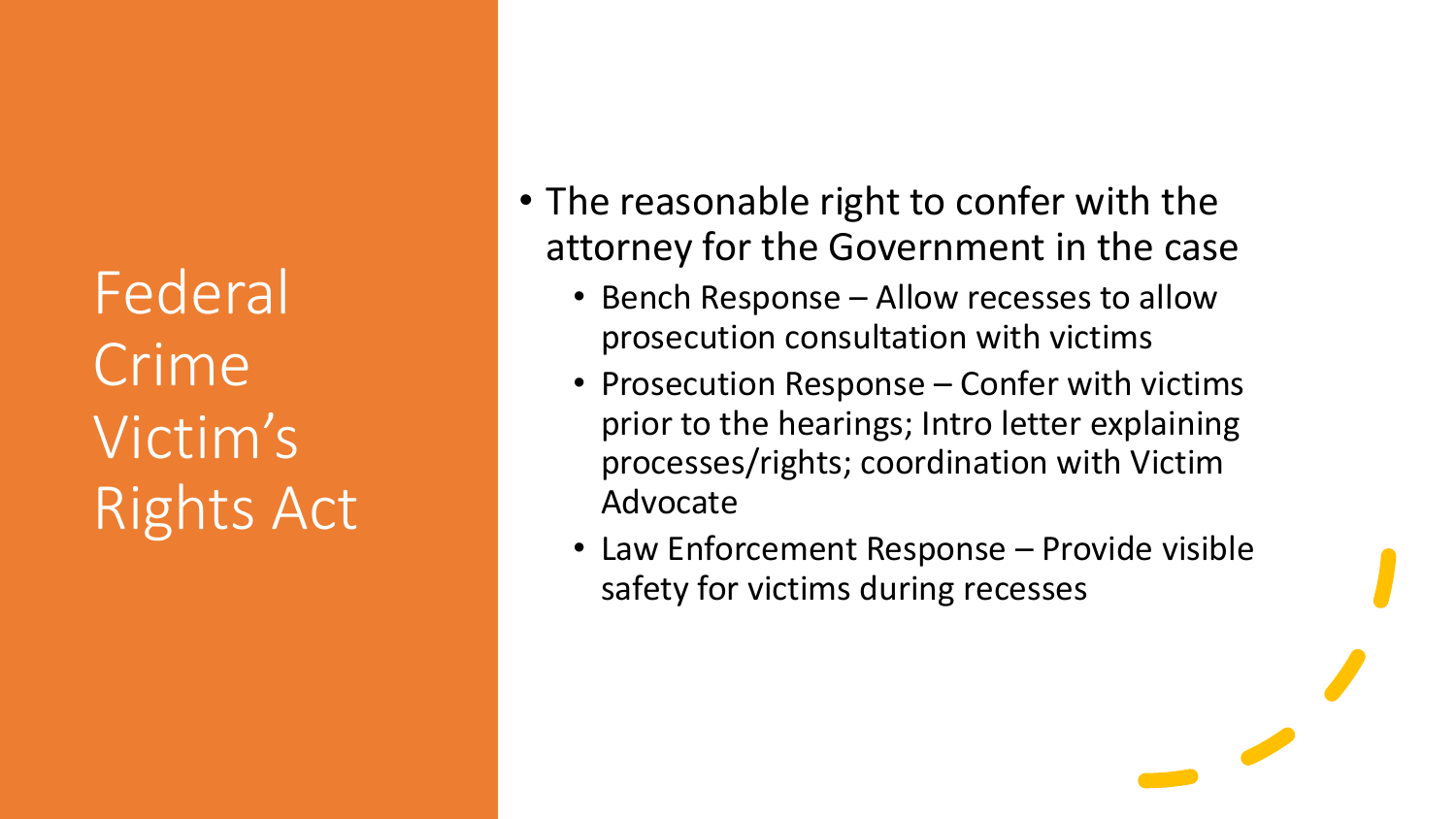- The right to full and timely restitution as provided in law
	- Bench Response Develop strong processes for restitution including garnishment
	- Prosecution Response Assist victims with compiling needed information on restitution
	- Law Enforcement Response Assist prosecution with investigation of restitution needed and amounts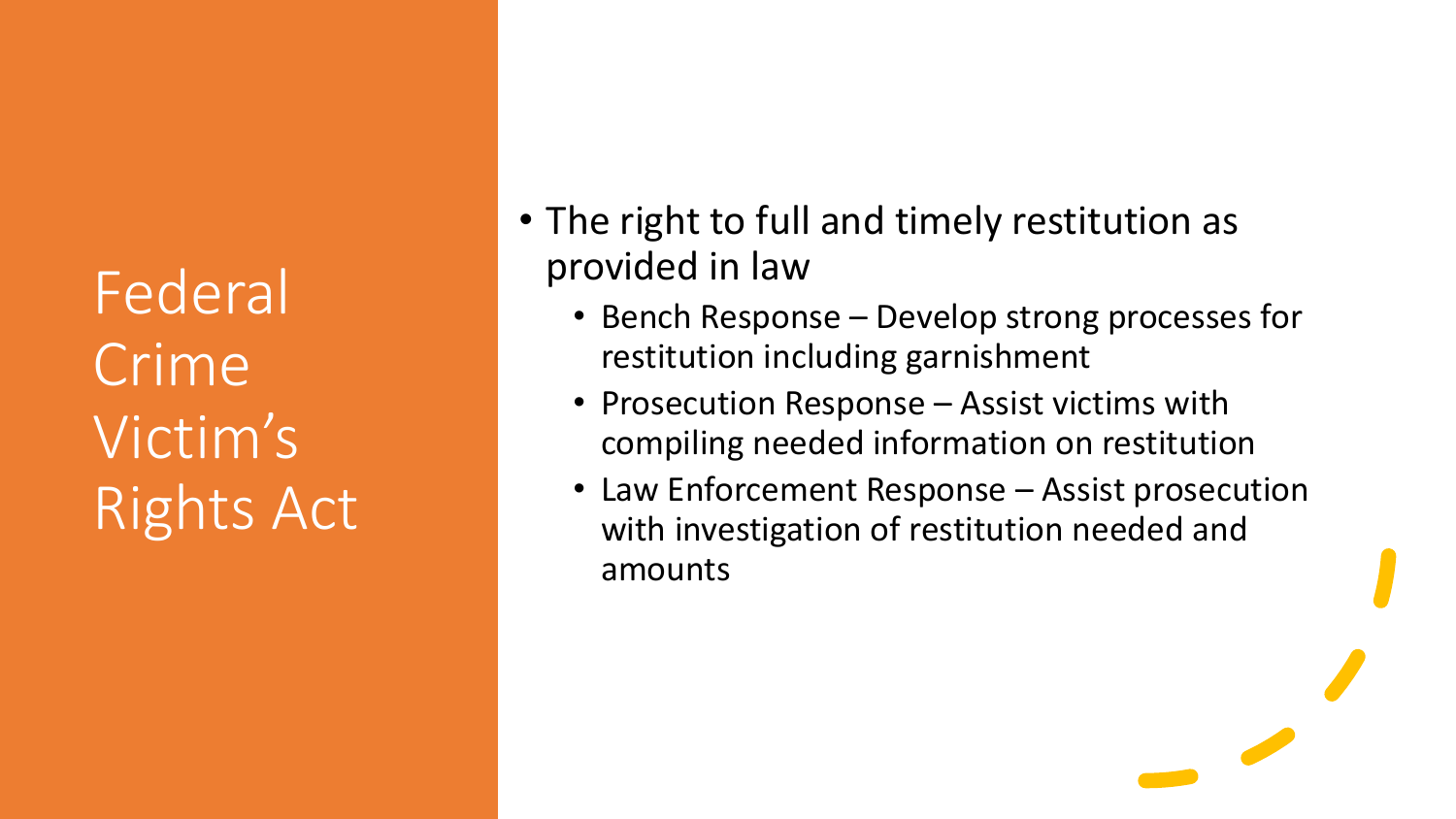- The right to proceedings free from unreasonable delay
	- Bench Response Manage continuances for cases involving victims
	- Prosecution Response Prioritize releases of discovery for victim crimes to avoid delays on motions
	- Law Enforcement Response Prioritize investigation and evidence testing to reduce needs for continuances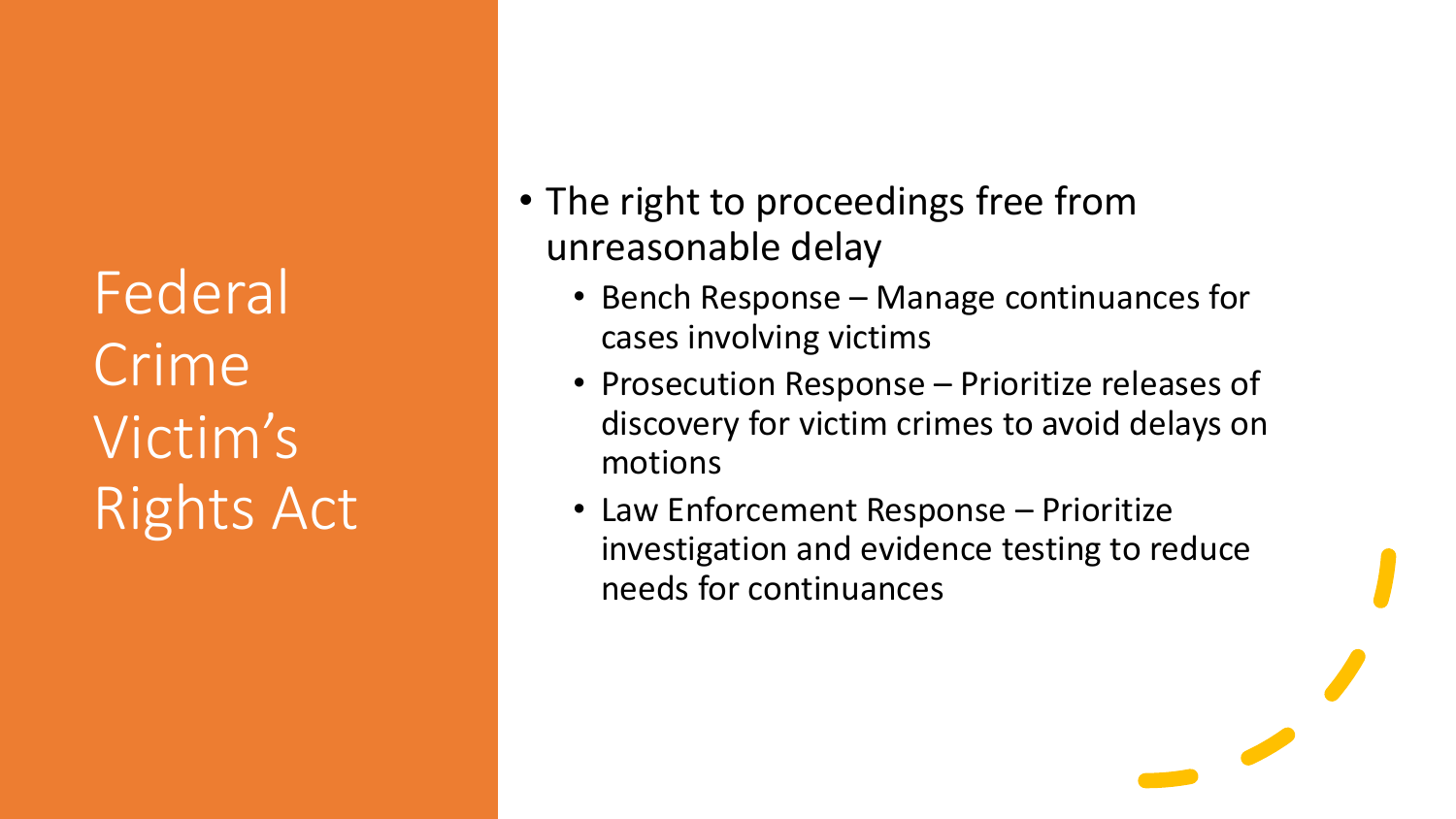- The right to be treated with fairness and with respect for the victim's dignity and privacy
	- Bench Response Manage the hearings to minimize re-traumatizing victims
	- Bench Responses Ensure court systems do not violate privacy of victims
	- Prosecution Response Ensure filings protect victim privacy
	- Law Enforcement Response Be respectful even when victims are hostile to law enforcement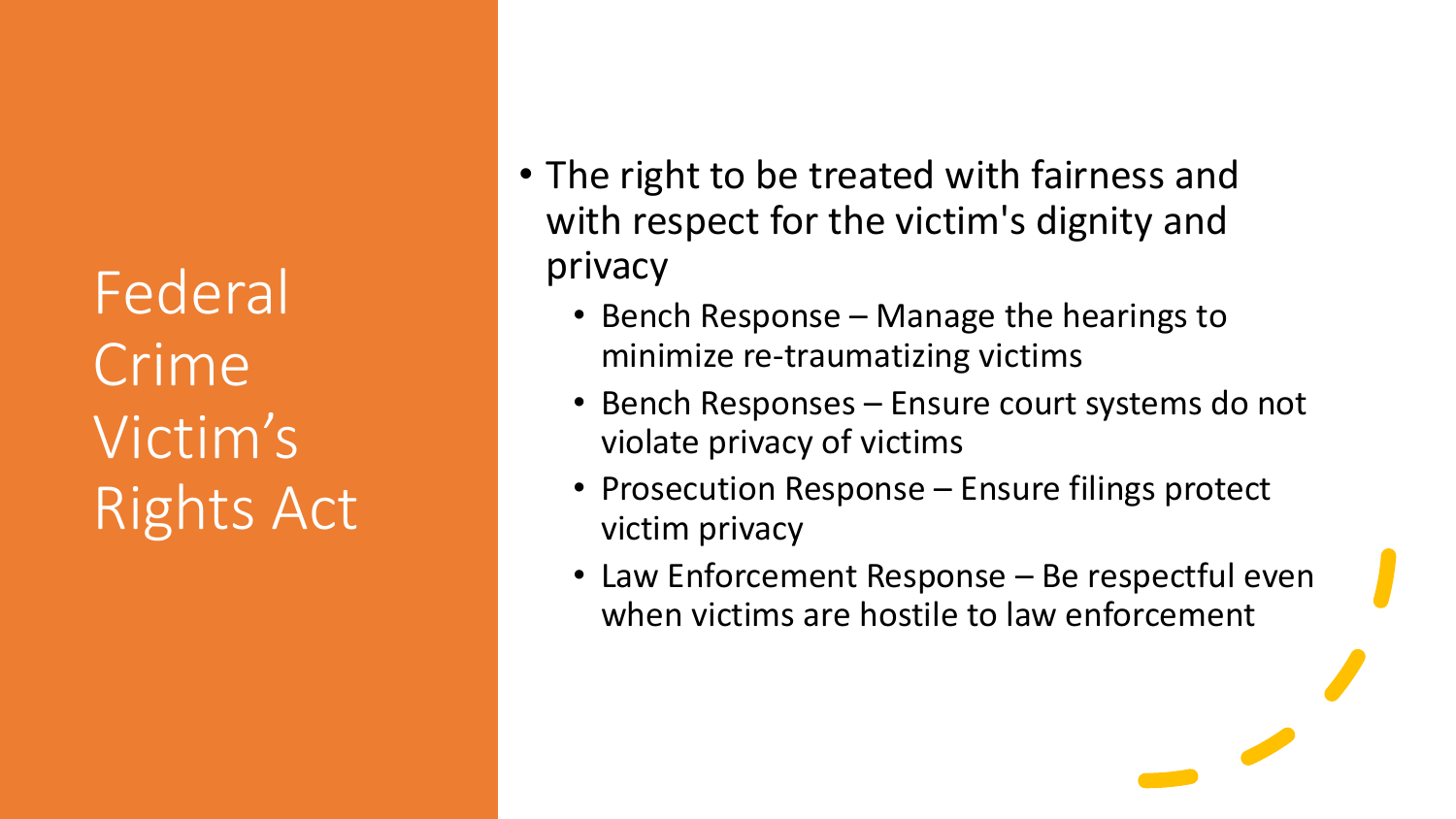- The right to be informed in a timely manner of any plea bargain or deferred prosecution agreement
	- Bench Response Ensure victim received notice prior to taking a plea change or diversion
	- Prosecution Response Keep victim informed of plea negotiations
	- Law Enforcement Response Prioritize law enforcement response to victims. Keep a victim list and prioritize calls involving them